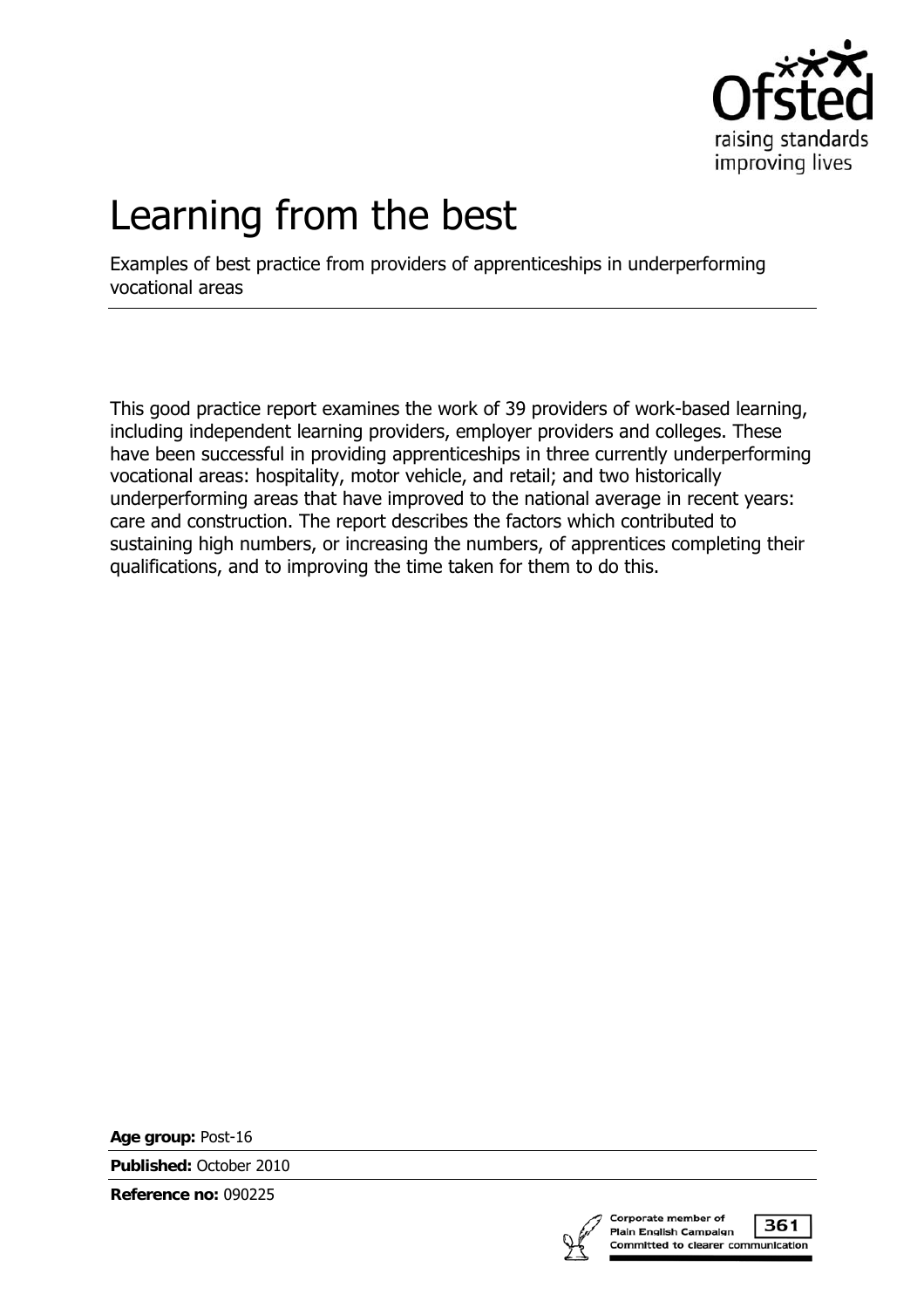The Office for Standards in Education, Children's Services and Skills (Ofsted) regulates and inspects to achieve excellence in the care of children and young people, and in education and skills for learners of all ages. It regulates and inspects childcare and children's social care, and inspects the Children and Family Court Advisory Support Service (Cafcass), schools, colleges, initial teacher training, work-based learning and skills training, adult and community learning, and education and training in prisons and other secure establishments. It assesses council children's services, and inspects services for looked after children, safeguarding and child protection.

If you would like a copy of this document in a different format, such as large print or Braille, please telephone 0300 123 1231, or email enquiries@ofsted.gov.uk.

You may reuse this information (not including logos) free of charge in any format or medium, under the terms of the Open Government Licence. To view this licence, visit www.nationalarchives.gov.uk/doc/open-government-licence/, write to the Information Policy Team, The National Archives, Kew, London TW9 4DU, or email: psi@nationalarchives.gsi.gov.uk.

This publication is available at www.ofsted.gov.uk/publications/090225.

You may copy all or parts of this document for non-commercial educational purposes, as long as you give details of the source and date of publication and do not alter the information in any way.

To receive regular email alerts about new publications, including survey reports and school inspection reports, please visit our website and go to 'Subscribe'.

Royal Exchange Buildings St Ann's Square Manchester M2 7LA

T: 0300 123 1231 Textphone: 0161 618 8524 E: enquiries@ofsted.gov.uk W: www.ofsted.gov.uk

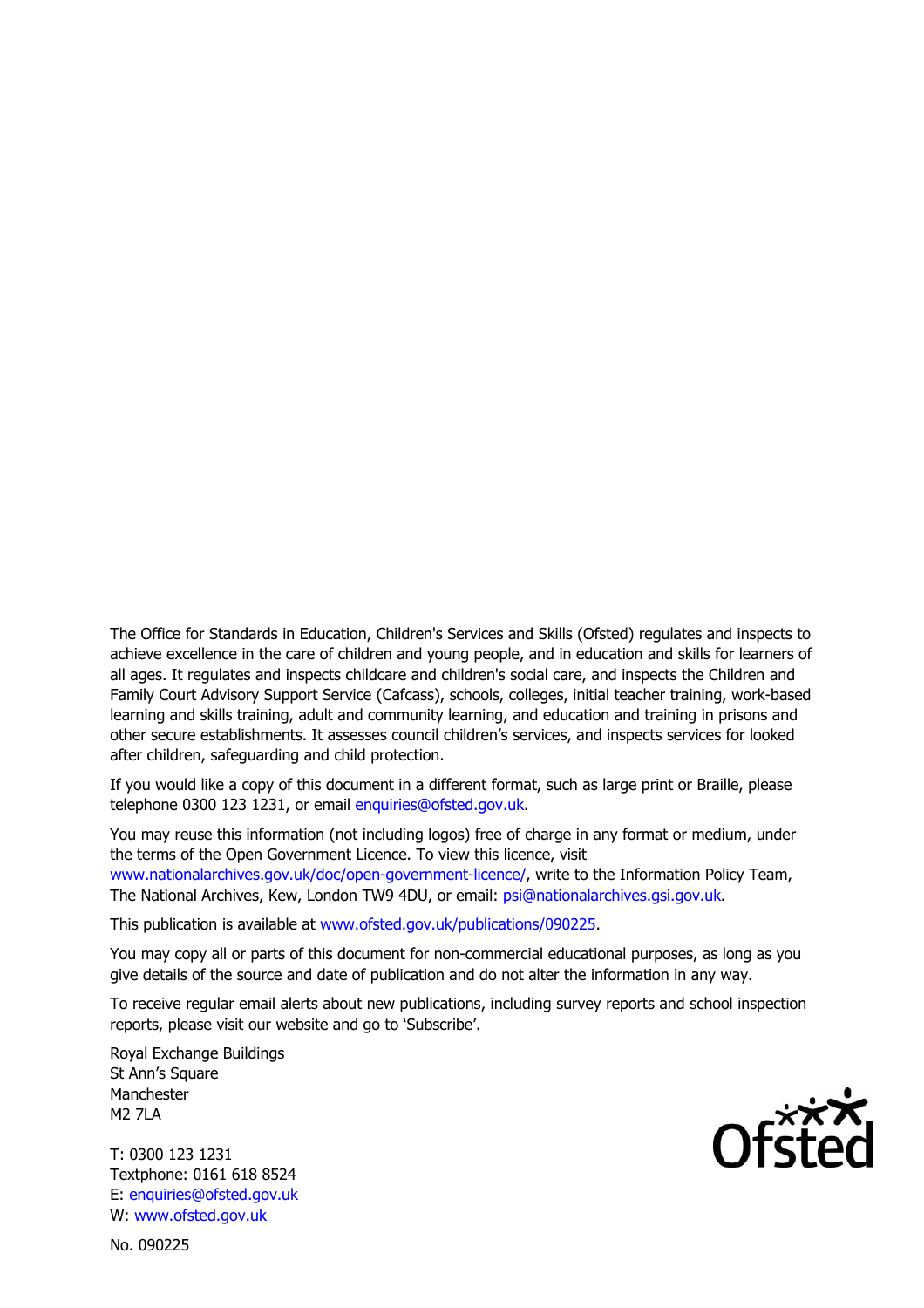# **Contents**

| <b>Executive summary</b>                                                   | $\overline{\mathbf{4}}$ |
|----------------------------------------------------------------------------|-------------------------|
| <b>Key findings</b>                                                        | 5                       |
| <b>Recommendations</b>                                                     | 6                       |
| <b>Background</b>                                                          | $\overline{7}$          |
| The key success factors                                                    | 8                       |
| Recruitment and selection of apprentices                                   | $\, 8$                  |
| Initial assessment and the individual learning plan                        | 11                      |
| Induction by the employer and the training provider                        | 13                      |
| On- and off-the-job training                                               | 15                      |
| Practical and theory training                                              | 17                      |
| Key skills                                                                 | 21                      |
| Support                                                                    | 24                      |
| Assessment and the engagement of employers                                 | 25                      |
| Progress reviews and setting targets                                       | 28                      |
| Different types of review                                                  | 28<br>30                |
| Setting targets for learners<br>Using data to manage assessors effectively | 31                      |
|                                                                            |                         |
| <b>Notes</b>                                                               | 32                      |
| <b>Further information</b>                                                 | 32                      |
| Publications by Ofsted                                                     | 32                      |
| Websites                                                                   | 33                      |
| Annex A: Providers visited for this survey                                 | 34                      |
| Annex B: Key steps in training an apprentice                               | 35                      |
| Selection and recruitment                                                  | 35                      |
| Initial assessment                                                         | 35                      |
| Induction by the employer and the training provider                        | 35                      |
| Appropriate programme chosen - individual learning plan drawn up           | 35                      |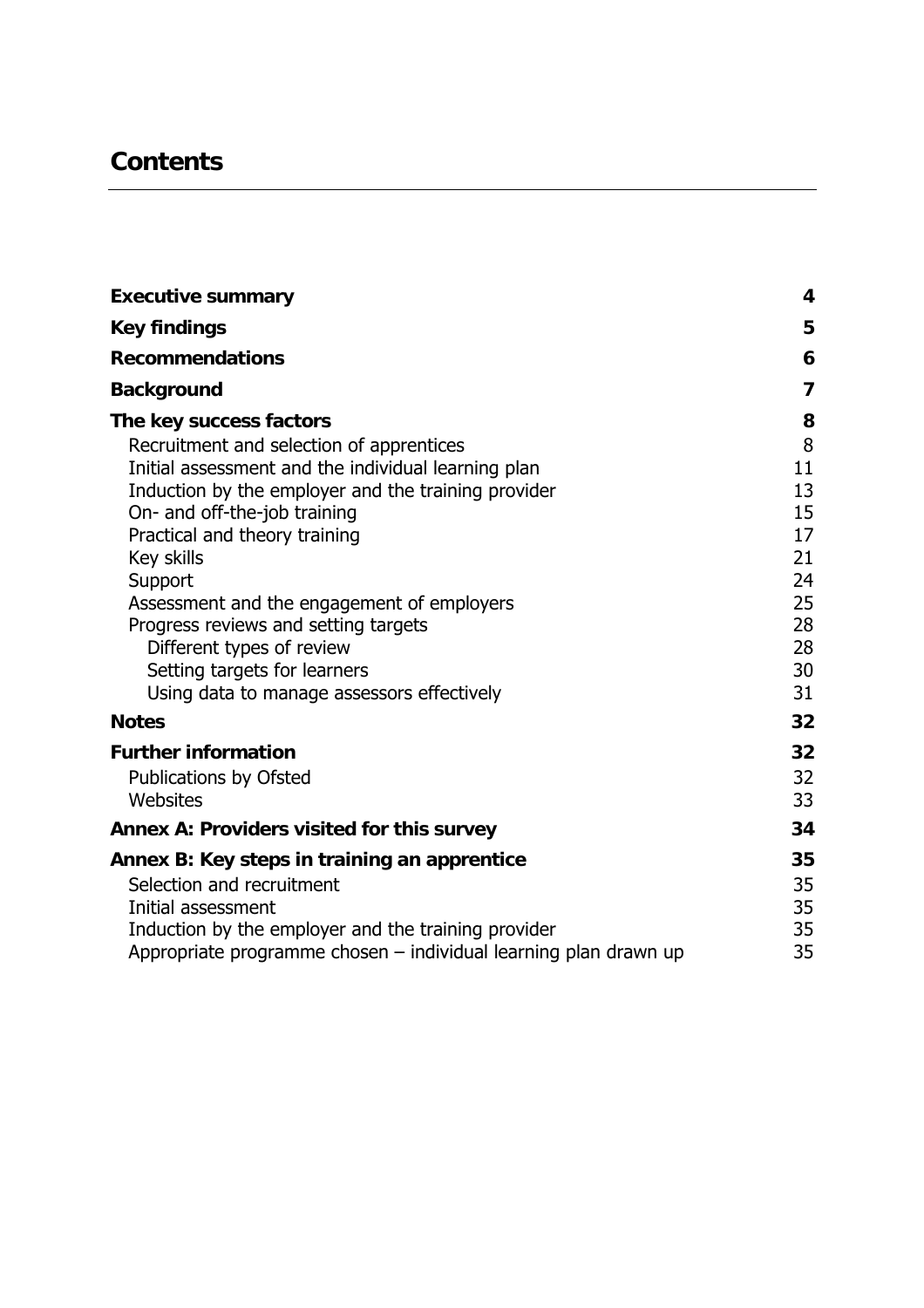

# <span id="page-3-0"></span>**Executive summary**

The overall proportion of apprentices who successfully completed their frameworks rose from 49% in 2005–06 to 7[1](#page-3-1)% in 2008–09.<sup>1</sup> Further progress still needs to be made in improving outcomes. Some individual vocational areas have shown less marked rates of improvement.

Between October 2009 and January 2010, inspectors visited 39 providers to identify the key features of successful provision in three currently underperforming vocational areas: hospitality, motor vehicle, and retail; and two historically underperforming areas that have improved to the national average in recent years: care and construction. The providers visited had been judged to be either good or outstanding for their overall effectiveness at their most recent inspection or had shown a recent history of sustained improvement in apprenticeship success rates in one or more of these particularly challenging areas. $2$ 

Inspectors found common factors that contributed to high overall success rates in the providers surveyed and which improved the time that apprentices took to complete their qualifications.

There is an important role for both providers and employers in making sure that young people are well-suited for the apprenticeship they wish to undertake. Recruiting learners with good ability in mathematics was particularly important in motor vehicle and construction frameworks, as was the testing of manual dexterity. Initial assessment was used well to inform the selection of learners and to identify their needs for support early on. Apprentices who had previously undertaken vocational or taster courses while still at school succeeded better as a group than those who did not have such experience. An evaluation of each new apprentice's job role helped in planning training and assessment by identifying gaps in the apprentice's experience, particularly in hospitality and retail.

All the providers in the survey had developed their engagement with employers well. There were many examples of flexible training and assessment to meet employers' needs, such as evening and weekend training workshops in care and the employment of assessors with specialist experience in retail. All the employers visited were engaged well in training their apprentices, most of whom were supported by staff, often previous apprentices, acting as mentors.

j

<span id="page-3-1"></span> $1$  See the Statistical First Release June 2010 which can be found at:

[www.thedataservice.org.uk/statistics/statisticalfirstrelease/sfr\\_supplementary\\_tables/](http://www.thedataservice.org.uk/statistics/statisticalfirstrelease/sfr_supplementary_tables/).

<span id="page-3-2"></span> $2$  The sample included work-based learning providers, colleges of further education, a voluntary sector organisation, a consortia of providers and several large employers that manage their own training contracts. The term 'provider' is used generically in the report unless the findings refer to a particular type of provider.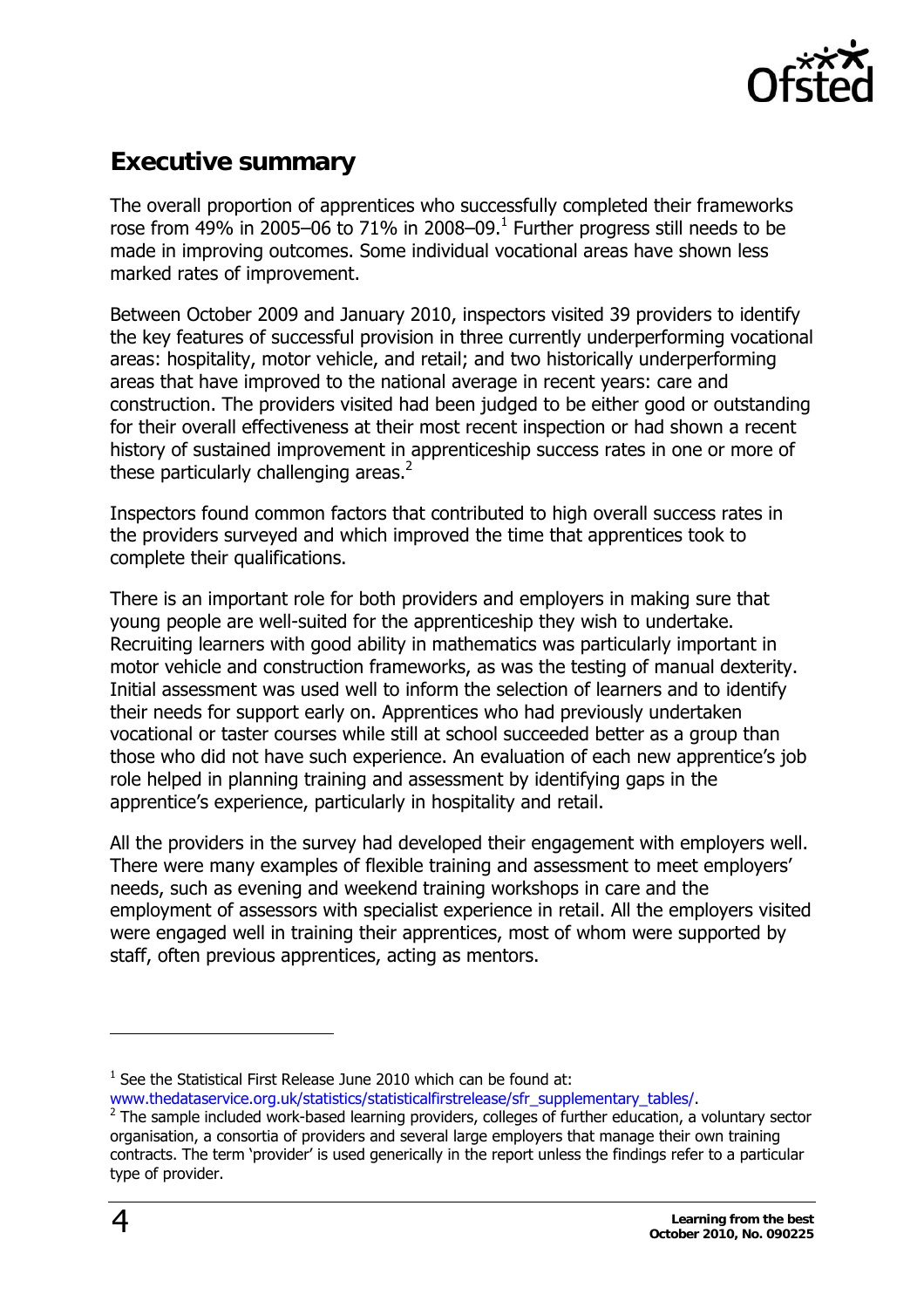

<span id="page-4-0"></span>Where timely success rates were high, managers used management information effectively to plan the work of their assessors. The continuity brought about by having one assessor (or training officer) throughout the training programme was a positive feature commented on by almost all the apprentices and the employers who were surveyed. The assessors acted as a key point of contact between the provider, the employer and the apprentice, promoting training and assessment.

Regular visits by assessors to the workplace and effective reviews helped apprentices to make good progress. In almost half the providers surveyed, making better use of evidence from the workplace contributed to increasing the number of apprentices completing their frameworks and reducing the time they took to do so. Particularly in construction, measures to provide additional assessment opportunities with other employers had helped to counteract the negative impact of the recession on timely success rates.

The use of individual learning plans was one of the most variable features, even among these good and outstanding providers. Commonly, the best practice, particularly in care and retail, was found where much of the delivery and assessment were on employers' premises to ensure that training objectives were met. There were many examples of the good provision of key skills, starting from induction and then contextualised so that the apprentices and employers could see the relevance of these to their vocational area.

# **Key findings**

- Where data were available from the providers surveyed, it was clear that those apprentices who had gained prior experience of work-related learning in their vocational areas at 14 to 16 through courses such as Young Apprenticeships were more successful, in terms of progress and completion, than those starting straight from school without the benefit of this experience.
- $\blacksquare$  In several large motor vehicle and construction providers, arrangements for the preliminary testing and screening of applicants were effective in selecting those who were more likely to cope well with the mathematical requirements of the frameworks.
- Almost all the providers in the survey saw improved initial advice and guidance, given at recruitment events, in interviews or online, as having a positive impact on recruiting learners into the right area of learning and therefore reducing the drop-out rates later on.
- Early initial assessment had a positive impact on the take-up of learning support, a key factor in improving success rates. Where data were available, apprentices who received learning support as a result of initial assessment did as well as, or better than, those who did not require it.
- $\blacksquare$  In almost half the providers surveyed, focusing on the planning of training and assessment, and making better use of evidence from the workplace, helped to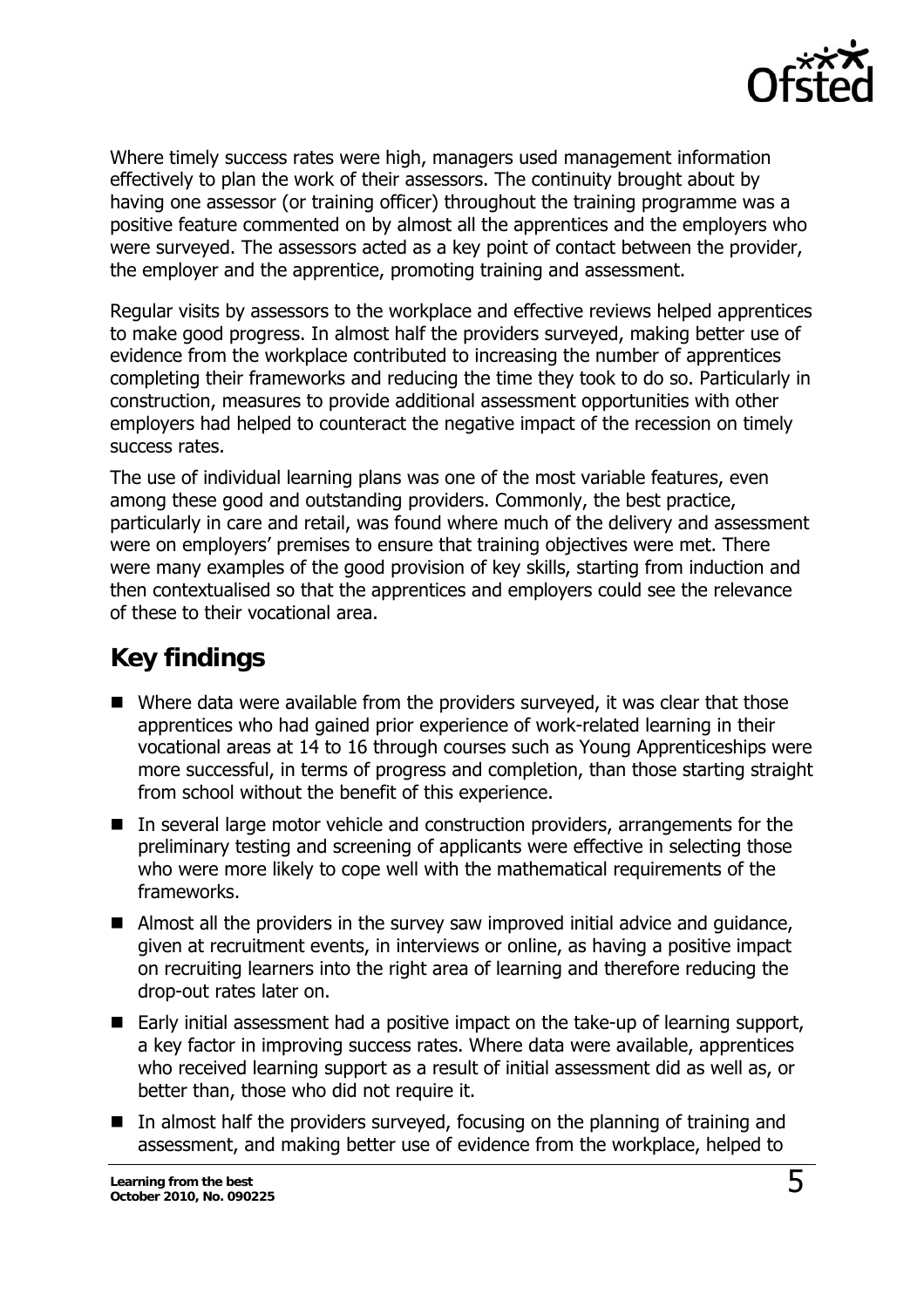

<span id="page-5-0"></span>increase the number of apprentices who successfully completed their frameworks and reduced the time they took to do so.

- $\blacksquare$  In the best providers seen, the individual learning plan was used well to meet the needs of each apprentice and this had a positive impact on progress and the timely completion of frameworks.
- Almost all the providers in the survey provided good training in key skills. The key skills were contextualised to the areas of learning and introduced early on, so that apprentices saw that they were relevant and enjoyed the learning. Application of number at level 2 was the most difficult area for many apprentices to pass and this had a negative impact on timely success rates.
- The strong vocational backgrounds of the providers' staff and having one main assessor throughout training were key factors in engaging employers and apprentices.
- Good support from the employers in the survey was a key common factor in raising success rates, allowing the providers to capture work-based evidence more effectively and to coordinate on- and off-the-job training.
- Flexible training and assessment met the needs of employers and apprentices while at the same time increasing the amount of evidence derived from the workplace.
- Regular contact between the staff of the provider and the employers in the survey focused on setting targets to provide work-based evidence so that apprentices made progress.
- Good use of management information in planning and monitoring the work of assessors was a key factor in driving the timely success of their apprentices.

# **Recommendations**

The National Apprenticeship Service should:

- work with sector skills councils and local authorities to improve initial advice and guidance about apprenticeships and the promotion of progression routes from 14 to 19 pathways
- encourage better providers to offer increased numbers of apprenticeships in the areas where they excel
- further develop and implement strategies for promoting training to underrepresented groups by working with employers and sector skills councils.

Providers, in conjunction with the Learning and Skills Improvement Service, should:

- strengthen initial advice and guidance further to ensure that potential apprentices are placed on the right apprenticeship programmes and are made aware of progression opportunities to further education or training
- make better use of the results of initial assessment to draw up individual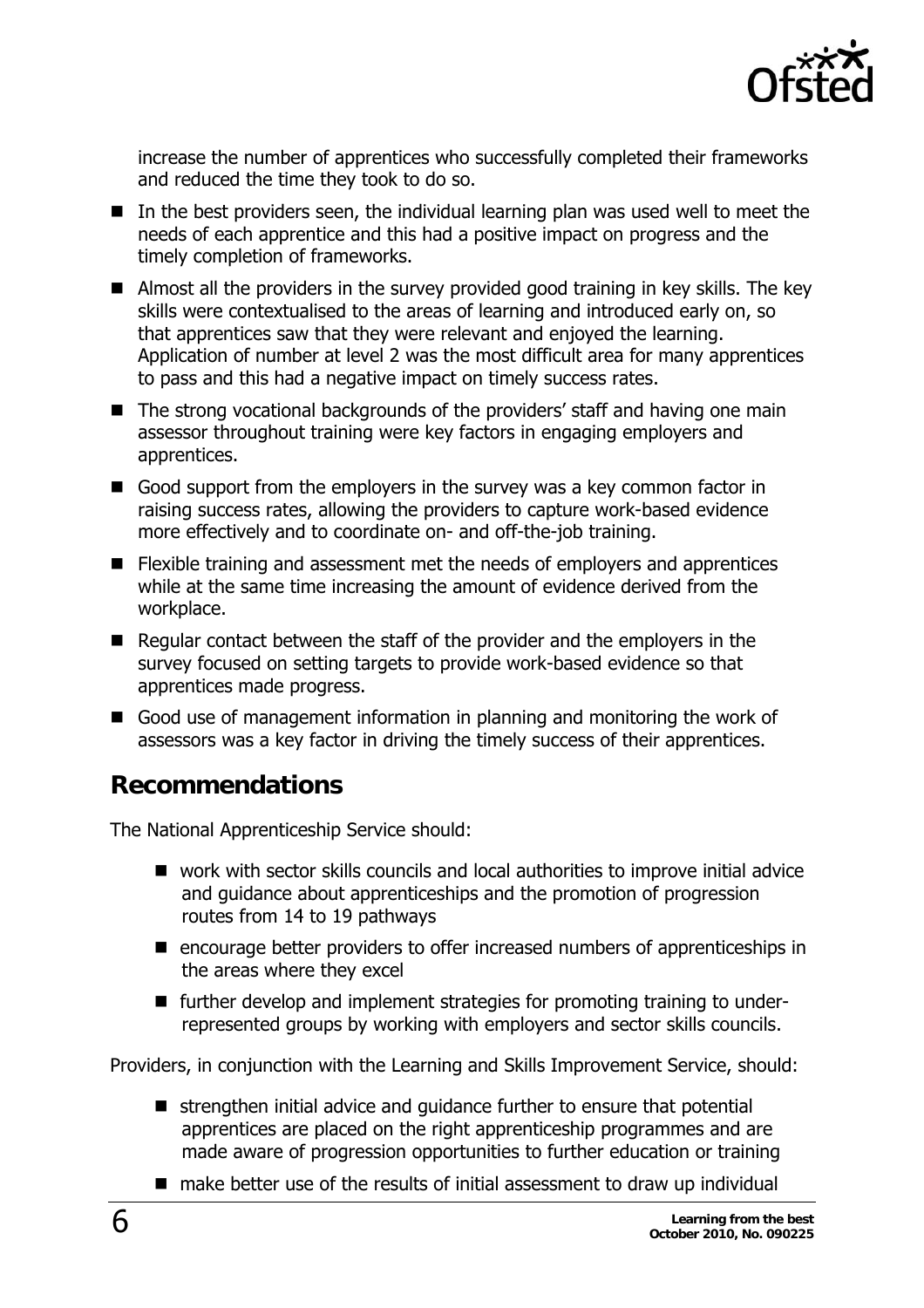

<span id="page-6-0"></span>learning plans that set out clearly how support will be provided for individual apprentices, in conjunction with their employers

- $\blacksquare$  ensure that they set key skills securely in the context of the main area of vocational learning and introduce them early on
- continue to develop their strategies for engaging employers in order to make the best use of training and assessment opportunities and to develop cooperation between employers where assessment opportunities are limited.

# **Background**

- 1. As of 2010, there were over 190 apprenticeship frameworks, extending from traditional craft and skilled trades to parts of the service sector with no established tradition of apprenticeships. In 2008–09 there were 239,900 starts.
- 2. An apprenticeship framework generally contains three separately certified elements, all of which must be achieved to complete the framework successfully and gain the award. The three elements are:
	- a knowledge-based theory element, typically certified through a qualification known as a technical certificate
	- a competence-based element, typically certified through a National Vocational Qualification (NVQ)
	- $\blacksquare$  key skills in literacy and numeracy (expected to be replaced by functional skills from March 2011).
- 3. Three levels of apprenticeship are available for those aged 16 and over: Apprenticeships (which include an NVQ level 2 qualification equivalent to five good GCSE passes); Advanced Apprenticeships (which include an NVQ level 3 qualification, equivalent to two A-level passes); and Higher Apprenticeships (which include an NVQ level 4 qualification).
- 4. Apprenticeships are provided partly or wholly in the workplace. Where partly, there is an element of training and assessment 'off-the-job', usually by a training provider or a college. Apprentices take externally marked tests, often online, and develop portfolios of evidence to support the assessment of the NVQ and key skills.
- 5. Currently, the performance of apprenticeships is measured by calculating annual Qualification Success Rates for every training provider, showing the percentage of learners achieving an apprenticeship framework. Two separate measures, 'overall' and 'timely' success rates, are used:
	- $\blacksquare$  the overall success rate measures the proportion of apprentices who achieved their apprenticeship framework against the overall number of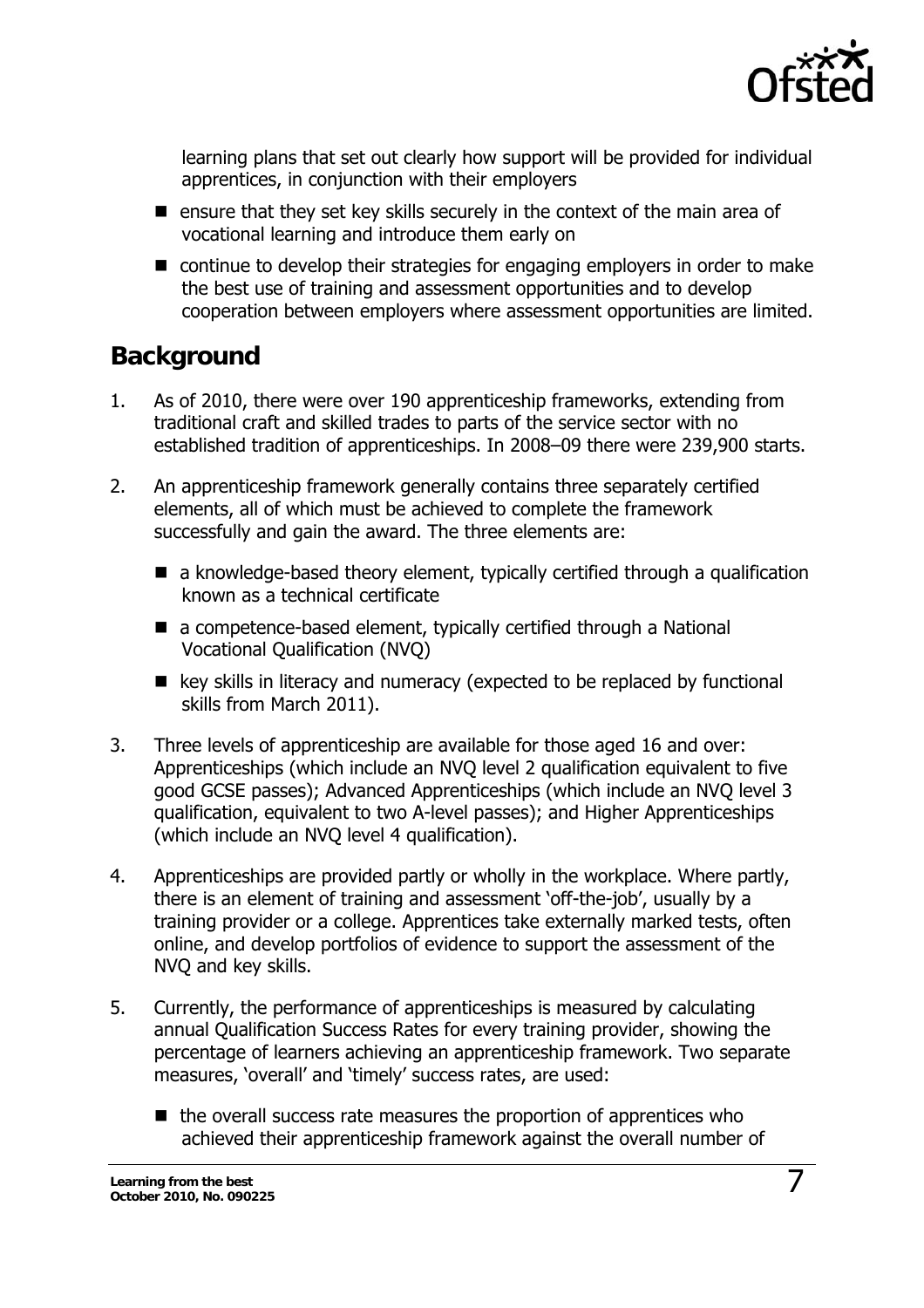

<span id="page-7-0"></span>leavers who embarked on the frameworks

 $\blacksquare$  the timely success rate measures only apprentices who achieved their apprenticeship framework by no later than 90 days after their planned end date. This is expressed as a percentage of the number of apprentices who are expected to leave in the year.

Combined success rates combine the rates for Apprenticeships and Advanced Apprenticeships, giving an overall view of the performance of apprenticeships.

- 6. Between 2006–07 and 2008–09, success rates for Apprenticeships improved from 60% to 70% while success rates for Advanced Apprenticeships improved from 56% to 72%. In the same period, timely success rates for Apprenticeships improved from 48% to 59% while timely success rates for Advanced Apprenticeships improved from 42% to 54%. Timely success rates remain well below overall success rates, a difference of 11 and 18 percentage points, respectively, in  $2008 - 09<sup>3</sup>$
- 7. The five areas selected for the survey all contained a considerable number of apprentices. Two areas (care and construction) which had performed poorly historically had made considerable and sustained improvements. Three (motor vehicle, retail, and hospitality and catering) were performing below the national average in 2007–08 when the areas were selected.

# **The key success factors**

### **Recruitment and selection of apprentices**

- 8. In the providers surveyed, the way in which apprentices were recruited varied, depending on the type of provider offering training and the particular area of learning. Apprentices were recruited either directly by employers or by the training provider or a mixture of both of these.
- 9. Thorough procedures for recruitment and selection helped to improve both the overall and timely success rates of apprenticeships. Several of the larger national construction and motor vehicle employers surveyed set higher entry qualifications than seen in other areas as a prerequisite of acceptance onto apprenticeships. They combined this with online application methods that included preliminary testing of English and mathematics. This helped them to ascertain whether applicants' educational attainment was at a level that was sufficient for them to cope with the more difficult areas of apprenticeship

j

<span id="page-7-1"></span> $3$  These data, provided by the Data Service, are based on revised methods of calculation, agreed with the Department for Business, Innovation and Skills. Recent changes relate to timely success rates, where the period of grace during which apprentices completing their qualifications can be counted as 'timely' has been extended from one to three months after the planned completion date. This method for calculating success rates is now used in all Qualification Success Rate individual provider reports which can be accessed on the provider gateway.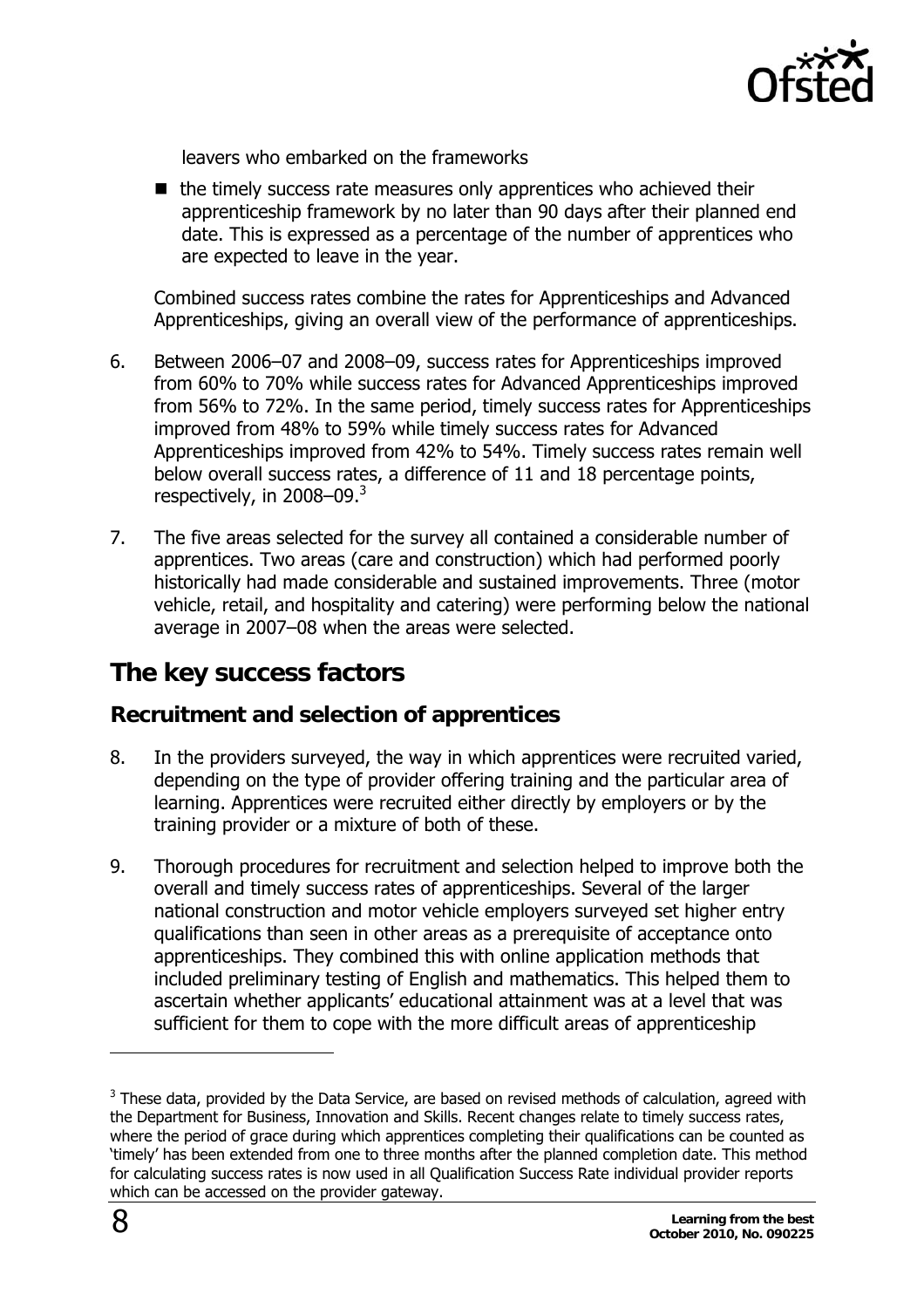

frameworks, particularly where well-developed mathematical skills were required. This was particularly important for these employers as progression to Advanced Apprenticeships, with their more demanding requirements for the application of number, was the norm.

10. Online applications allowed geographical sifting of applicants, matching them to the centres closest to them where vacancies arose. Analysis of data at two of the employers showed that improved retention over the first six months of their training programmes was linked to the shorter distances travelled by apprentices to work. The following describes the main components of an effective online application process.

> A national construction provider had a useful and informative website that provided information, advice and guidance to prospective apprentices. The online application process was clearly explained and included a Basic Skills Agency assessment of literacy and numeracy, together with an assessment of aptitude. Data showed a close correlation between high scores for numeracy in the initial assessment and subsequent overall success rates. Learners who would require additional support were identified early by the online assessment, allowing effective support arrangements to be put in place. Success rates had improved since the process was introduced. It also allowed for improved monitoring of applicants by gender and ethnicity. This helped in evaluating initiatives that were designed to encourage the participation of under-represented groups in construction.

- 11. The colleges and work-based learning providers surveyed did not set entry qualifications at such a high level as the large employers for construction and motor vehicle apprenticeships. Their work in these two vocational areas was mainly with smaller construction firms and garages, who recruited their apprentices directly. They also had fewer applicants for the number of places available. The key to their successful provision of apprenticeships, compared with less successful providers, was their long-term training relationship with the small employers who recruited apprentices based more on appropriate aptitude for working in the industries than on their entry qualifications.
- 12. In the providers surveyed, increasing numbers of young people had progressed to apprenticeships from 14–16-year-old 'school link' courses, particularly in care, construction, hospitality and motor vehicle. Where data were available, it was clear that learners who progressed to apprenticeships from a link programme had been more successful, in terms of progress and completion, than those who started straight from school. One car manufacturer had direct progression to its apprenticeship programmes for some of its Young Apprentices. The knowledge and skills they had gained previously helped them to be 'fast tracked' through the apprenticeship framework, improving timely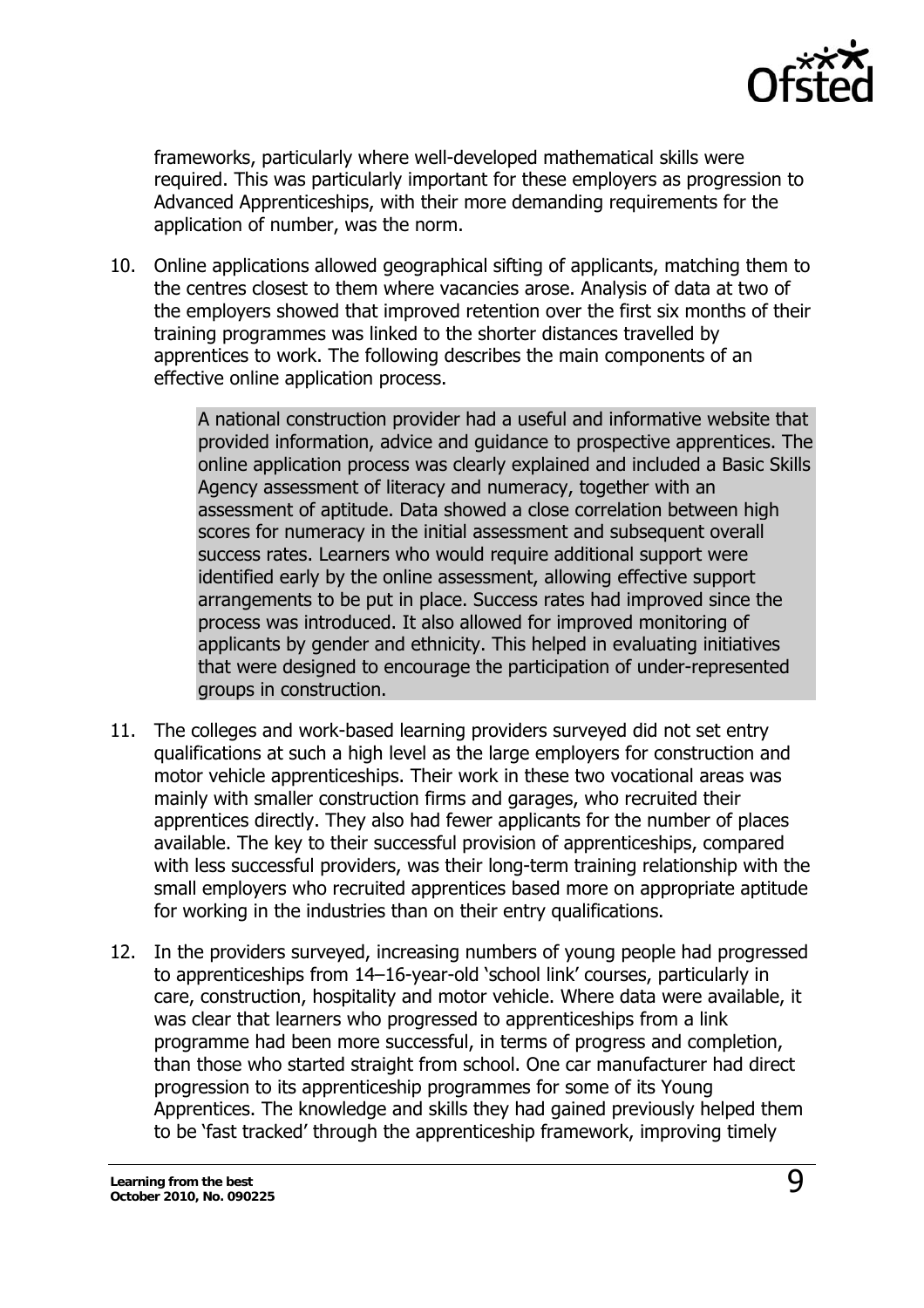

success. Work experience improved their understanding of the industry and they were often known to their future employers. At one of the colleges visited, a good proportion of motor vehicle apprentices had progressed from the 14–19 provision where there was a Young Apprenticeship programme. In both these examples, the success rates for the individuals concerned were higher than for those who had not been Young Apprentices.

- 13. Several of the work-based learning providers surveyed who worked with smaller employers developed their own specialist staff to engage with employers, emphasising the benefits of training to their businesses. These staff had a detailed understanding of work-based learning that helped to increase the numbers of appropriate employers recruited that had a commitment to training, which helped to improve success rates.
- 14. Almost all the providers surveyed showed that the good use of initial advice and guidance given at recruitment events or interviews had a positive impact on recruiting learners into the appropriate area. Examples of the improvements made included:
	- ensuring that applicants were interviewed by staff with first-hand experience of working in the vocational area
	- $\blacksquare$  explaining in detail what was required in order to complete an apprenticeship
	- **P** providing an overview of working in particular industries and related career paths.

Progression routes to further learning and career progression were emphasised.

- 15. A small number of examples of work tasters and trial periods with supportive employers were also seen in care, hospitality and retail. They enabled potential apprentices to experience work in the particular area of learning and to assess whether it was suitable for them, while also developing their self-confidence. Two large retail employers used an initial training programme within their companies to help to select apprentices.
- 16. Four of the seven colleges in the survey had become more flexible in allowing transfers between full-time, college-based courses and apprenticeships, and vice versa, helping to keep learners in training. For example, inspectors interviewed several hospitality apprentices at one college who had transferred from a full-time college course to work-based learning; they said they would have dropped out of training if the option had not been available. Transfers were mainly because of economic factors or because learners needed more support.
- 17. Inspectors saw several examples of pre-entry training programmes, which provided either progression routes through to apprenticeships or a better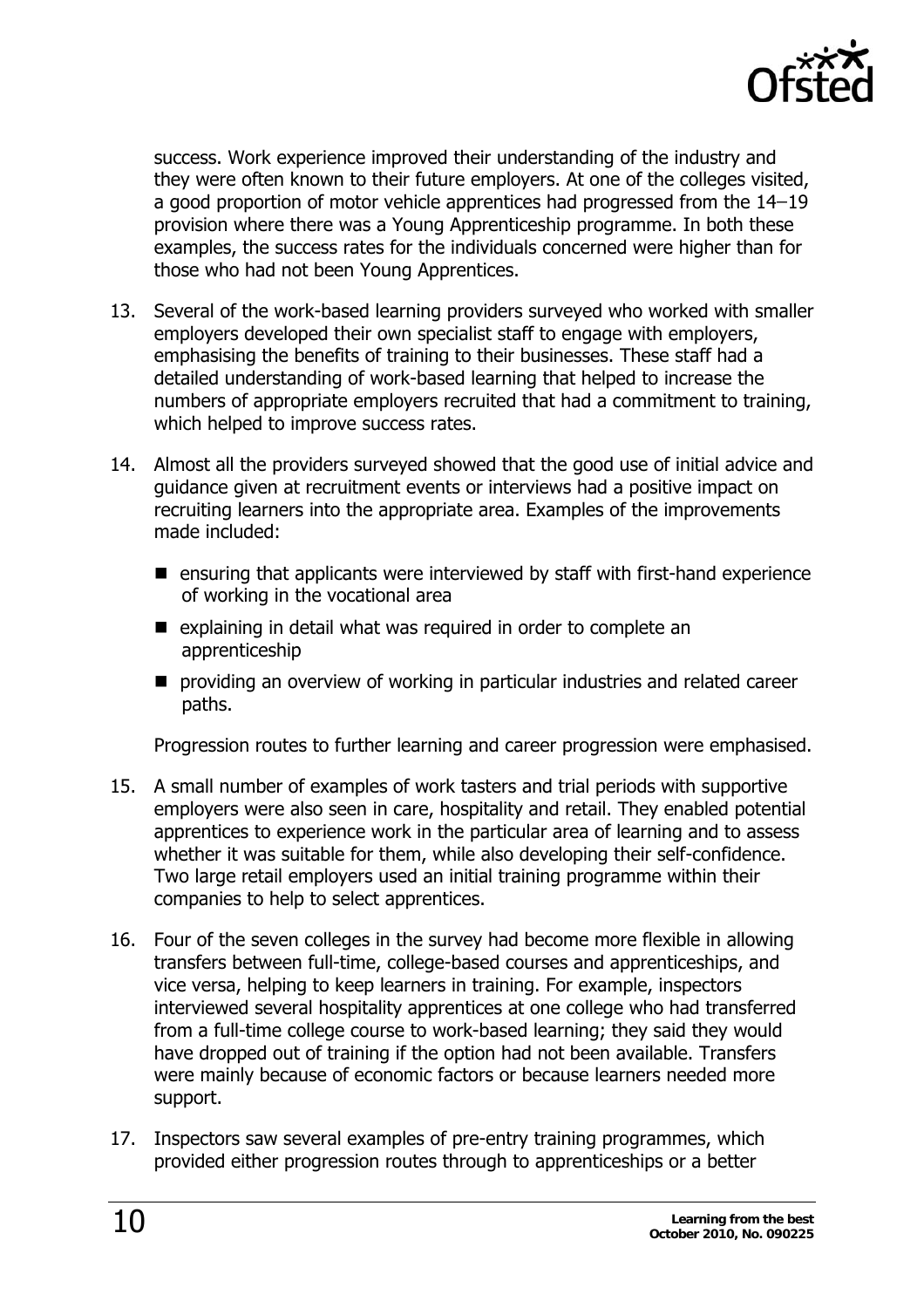

<span id="page-10-0"></span>understanding of a particular area of learning.

One of the colleges visited had a well-planned approach to marketing and providing qualifications in construction that had a positive impact on improving overall and timely success rates. Learners were first attracted to the college at the age of 14 through local community school liaison events. They were encouraged to attend an Introductory Certificate in Basic Construction Skills course as an industry taster. Those who showed an aptitude and desire to progress at the age of 16 were introduced to employers for work experience before they signed up for a full-time level 1 programme. Learners at level 1 benefited from achieving their apprenticeship key skills before progressing to level 2. This gave them more time to concentrate on their specific craft skills and knowledge when they became apprentices. Some advanced apprentices who had first come to the college when they were 14 spoke very warmly about their progression in learning skills over several years and the difference it had made to their lives.

One college visited offered a 10-week course on Saturday mornings, sponsored by a national hospitality employer, for school children to experience working in a commercial training kitchen. The project, called the Junior Chef Academy, occurred at venues around the country. It gave young people who were considering working in the hospitality industry first-hand experience of the type of training they would receive as part of an apprenticeship. The young people who attended learnt about the types of job roles and career paths and the sometimes unsocial working hours that hospitality required, making them less likely to drop out of training later on.

### **Initial assessment and the individual learning plan**

- 18. The providers surveyed differed widely in what was included in their initial assessments, as well as in when these activities were carried out. Most of the assessments included literacy, numeracy and sometimes language-screening tests; there was also diagnostic testing of key skills, as well as recording of proxy qualifications and exemptions for key skills. Where providers obtained evidence of proxy qualifications early on, the planning of training for the key skills component was more effective from the start.
- 19. Most of the providers in the survey had effective initial assessment because they shared results with learners, training staff and employers at the earliest opportunity and ensured that they were used to plan training and support. A small number of providers included dyslexia testing for all their learners, enabling support to be provided where necessary. The best initial assessments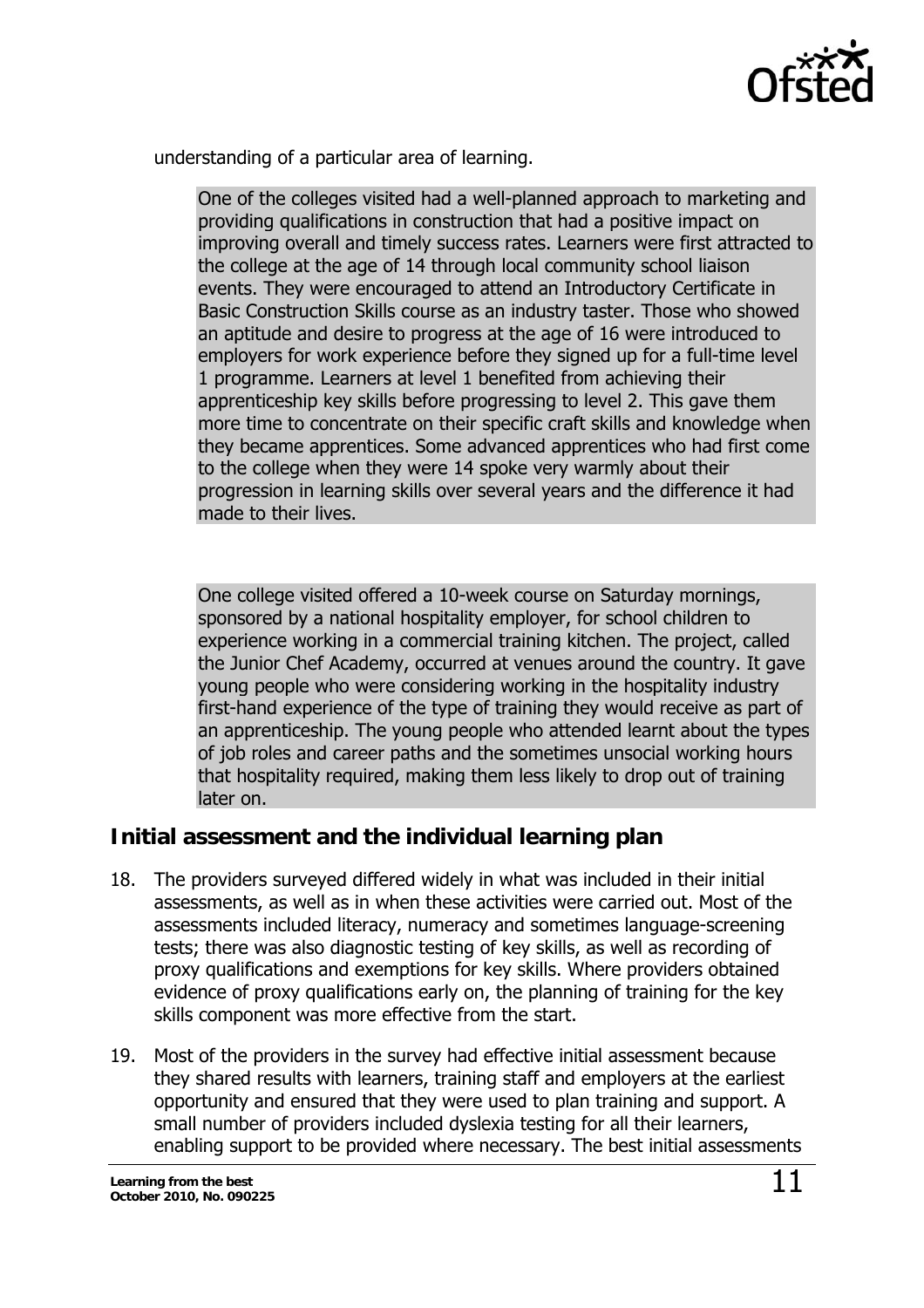

observed took note of relevant previous experience, qualifications and learning to plan learning. Several construction and motor vehicle providers used manual dexterity and occupational aptitude testing to plan skills development.

20. In all five of the vocational areas surveyed, just under half of the providers extended their initial assessment to include an evaluation of each new learner's job role. Checklists referred to as 'skill scans' checked opportunities for learning and assessment in the workplace against the requirements of the NVQ, identifying at an early stage the aspects for which evidence would be hardest to find. This not only helped to keep apprentices on target but also made employers more aware of the work that should be available to apprentices to provide evidence for NVQ assessment. This was appreciated by employers, one of whom said:

> 'I've used four different training providers over the past six years for my apprentices. They are the first one to really get to grips with the range of work that we do.'

21. Individual learning plans should form a 'route map' of how an apprentice will get from her or his starting point at the beginning of an apprenticeship to completion of all the framework requirements within a predetermined period of time. Around half the providers surveyed used a standard document and there was little variation in how it was used from one apprentice to the next. The best individual learning plans seen during the survey were documents that developed over time and reflected the circumstances of each apprentice. The plans contributed positively by informing employers and apprentices of key milestones and progress in reaching them, helping to improve timely success rates. Most of these plans started from a common format that reflected the outcomes required for an apprenticeship framework, together with the way that training would be provided and outcomes assessed. They identified the support that would be needed and how it would be provided. They were designed to be 'live' documents used throughout the apprenticeship; useful to the apprentice, staff and employers. One example typified this:

> A retail provider who provided most of the apprenticeship in the workplace with a range of smaller employers had developed an individual learning plan that captured the previous experience of the apprentice, the needs of the employer and the results of initial assessment. This was used to plan individual programmes and to drive training and assessment. The planning of learning was particularly thorough. Apprentices set themselves career objectives, including reflecting on the difference that gaining qualifications would make to them. Employers set three performance objectives for their apprentices, such as setting up a staff newsletter or developing a new procedure for a work task. The rationale for the choice of additional NVQ units was understood by the apprentice and employer. The use and impact of the results of initial assessment were clear in the plans, including extra one-to-one support from assessors, visits by specialist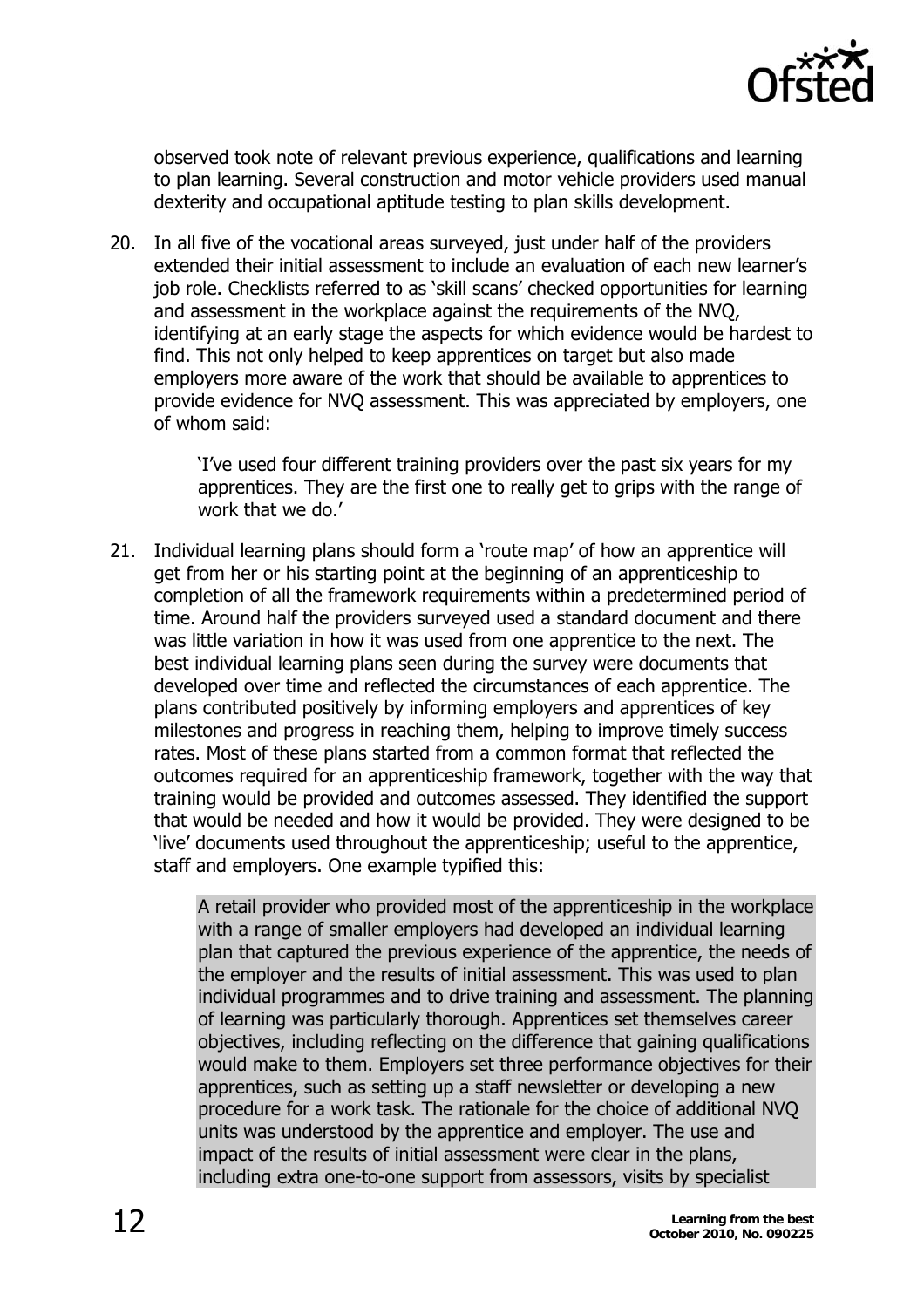

<span id="page-12-0"></span>support tutors and ways of conducting assessment that helped apprentices with dyslexia to succeed. The plans were updated and used regularly during reviews, helping to keep the apprentices on target for timely completion of their apprenticeship. An apprentice who used one of these plans said:

'I keep a copy of my individual learning plan with me and refer to it regularly. It helps me to know where I am and what I still need to do.'

- 22. Individual learning plans were used in a number of ways that clearly helped to keep apprentices on target to succeed. These included:
	- $\blacksquare$  involving the apprentice in creating the first draft of the individual learning plan, helping their understanding of what it contained and how the contents needed to be updated regularly
	- setting a clear order for working through NVQ units, making it easier for all parties involved in the training to follow and monitor progress
	- where the NVQ had a choice of optional units, choosing these later with the employer to reflect better the job and assessment opportunities
	- using the individual learning plan as the main basis of progress reviews, amending target dates for milestones such as achievement of NVQ units, key skills or technical certificates as necessary
	- having a section in individual learning plans to record how any additional support needs were provided for, keeping everyone involved and preventing support being given in isolation from the main training
	- setting targets that reflected particular types of 'model apprentice', for example, ones who had previous experience or who required additional support
	- several providers that had good information technology resources and made individual learning plans available online, allowing easy access.

## **Induction by the employer and the training provider**

23. The larger employers surveyed often extended inductions for apprenticeships over several weeks. These employers demonstrated a commitment to training and made new staff aware of progression opportunities. One large hospitality employer provided induction in the workplace through a 'champion' for new apprentices. The champion helped to enthuse new apprentices about the way they would be trained and the benefits of training for future employment within the company. Champions were selected carefully and were seen as playing a key role in advocating the benefits of training. The smaller employers who worked with providers to deliver their training tended to have less structured inductions but routinely involved another employee, often a previous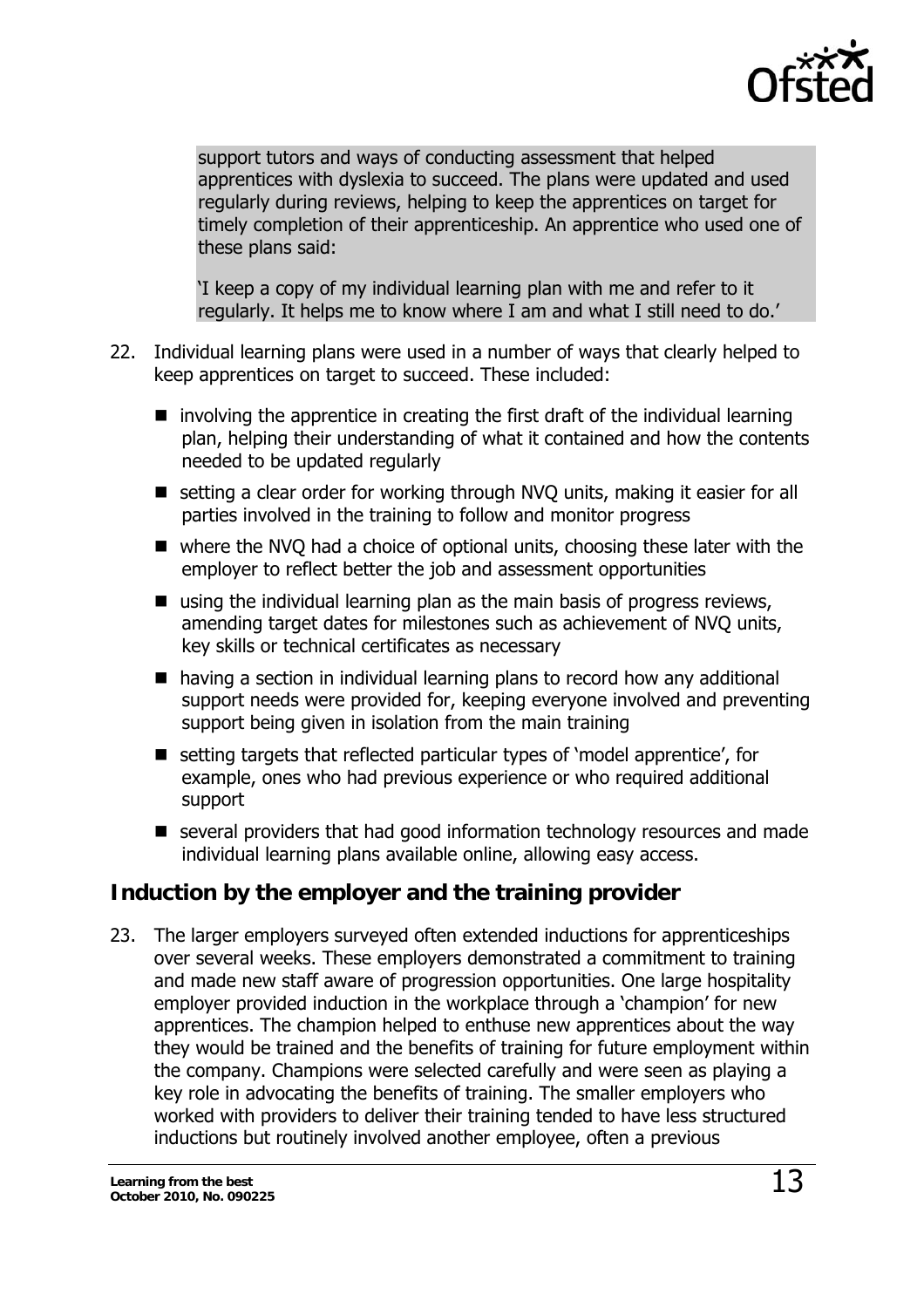

apprentice, to act as a mentor (sometimes termed a 'buddy') who provided guidance about work and training.

- 24. Some of the larger employers, particularly those in the retail and hospitality sectors, provided good general training to all their new employees as part of their induction into work so that they were prepared effectively to work with the public at the earliest opportunity. The most strongly motivated were then offered the chance to begin an apprenticeship.
- 25. The following example in retail demonstrated the elements of an effective induction:

Learning was planned effectively from the start of each apprentice's employment with a national mobile phone retailer. Particularly good use was made of a five-day company induction. This provided a stimulating introduction to both the employer and the apprenticeship programme. Training completed during induction gave apprentices a good grounding for the work they undertook with managers and assessors on joining their stores. Induction included a key skills development day during which they learnt skills which were directly relevant to their work roles. For example, numeracy skills were developed while calculating mobile phone tariffs.

26. College and work-based learning providers had well-structured inductions that introduced the NVQ and assessment procedures. This included introductory key skills assignments that engaged apprentices with relevant tasks, helping them to see the relevance of key skills. Health and safety and equality of opportunity were covered to at least a satisfactory level. Almost all the apprentices interviewed recalled their induction reasonably well, with just under half believing that it had helped their progress, giving them a good understanding of the components of their programme. Participative learning methods, such as apprentices researching topics and giving presentations to their peers, helped to make inductions interesting and effective. A typical comment from apprentices recalling their introduction to NVQs at induction was:

> 'I'd never done an NVQ before and we learned how to put together our portfolio to collect evidence during the induction. It really helped me focus on collecting evidence from my job and I am very proud of my portfolio and what I have achieved.'

27. The vast majority of inductions observed were conducted on a group rather than individual basis and included activities ranging from 'ice breakers' in small groups to longer, team-building activities. Several providers developed specific induction resources specifically for late starters who missed group induction, so that a shorter but still effective induction could be provided. Several of them provided evidence that this had helped to improve the retention of later starters by comparing recent groups with data from previous years.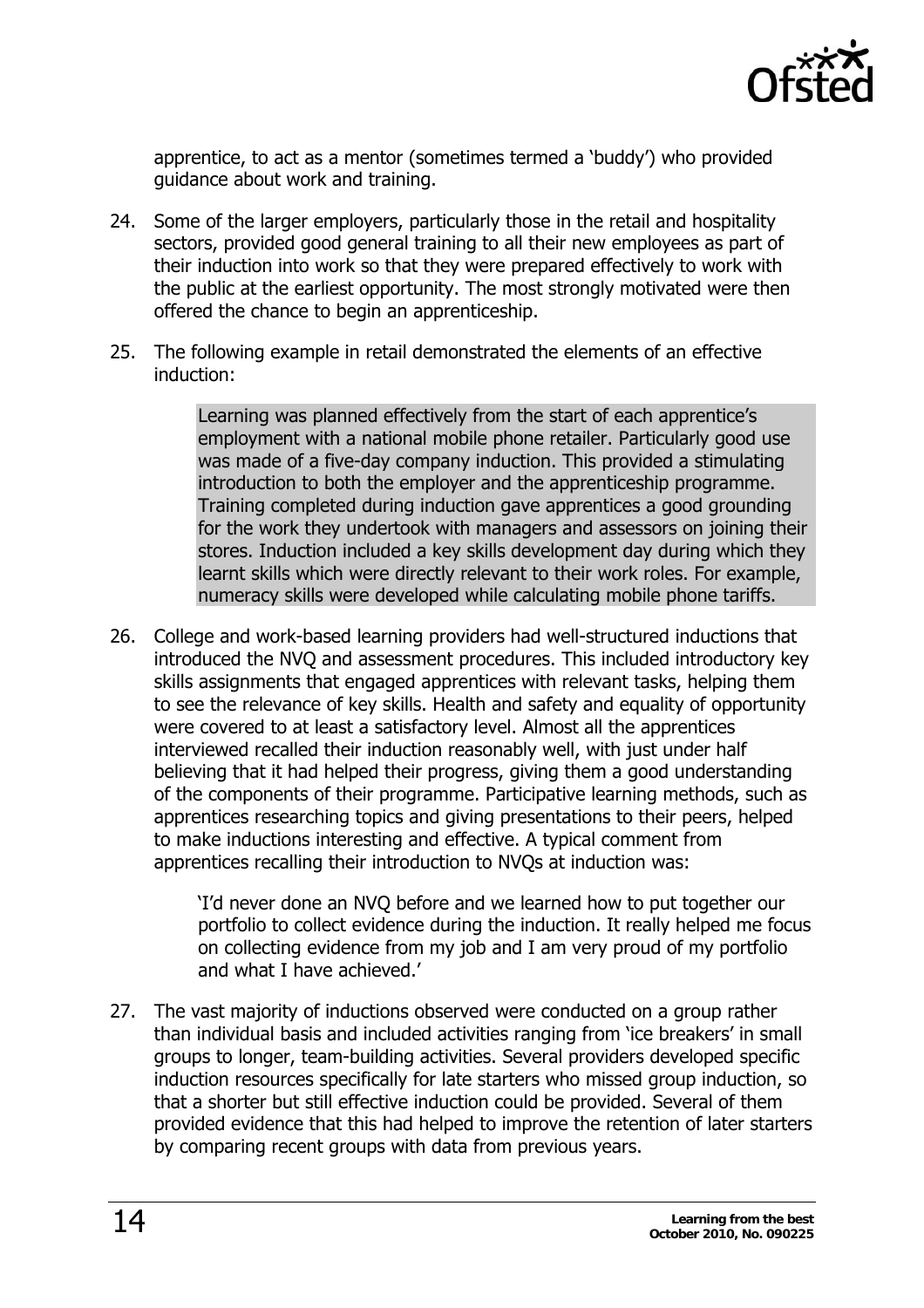

<span id="page-14-0"></span>28. The extended induction provided by one provider that operated in rural areas with small employers was among the factors that had helped greatly to improve success rates for its hospitality apprentices.

> All apprentices had a four-month induction period during which they completed specific tasks. This allowed assessors to determine the level at which the apprentices were working and the appropriate job role for them, helping to match employers and jobs to apprentices. The induction enabled apprentices to understand the requirements of the NVQ and the commitment required in order to achieve a full apprenticeship framework in hospitality.

### **On- and off-the-job training**

- 29. The apprenticeships observed in the survey involved a mixture of on- and offthe-job training and assessment. $4$  The proportion varied, depending on how the training was provided. Employers conducting their own training in retail and hospitality had a higher proportion of on-the-job training and assessment. In care, construction, hospitality and motor vehicle, off-the-job training was usually involved, allowing groups of learners to have specialist input.
- 30. Training by the large retail and hospitality employers visited was well-structured and provided effectively. One national hospitality employer devised a six-month programme detailing the activities to be completed each week. Professionally designed resources supported training well, no matter how few or how many apprentices were at a particular workplace. Experienced staff acted as mentors to learners and were available in different work areas and for different shift patterns. Inspectors saw this approach several times during the survey. It had improved previously poor success rates when the responsibility for training was left to subcontractors.

Good training at a national supermarket was achieved through excellent resources and specialist training. Materials used throughout the apprenticeship programme were of a very high standard. They had been developed by training specialists to meet the specific requirements of the programme, such as teamworking or safe food-handling. They were checked to ensure that they reflected apprentices' literacy levels. Designers involved in the development of training materials had a good understanding of the needs of the apprentice and of the programme.

j

<span id="page-14-1"></span> $4$  As the name suggests, off-the-job training is the training done on behalf of employers, usually away from their premises. It involves theory and practical training, testing and varying amounts of assessment. Although it usually takes place on the premises of the provider, on-the-job training sometimes includes online learning in the workplace or at home, and visits from the staff of the provider to the employer.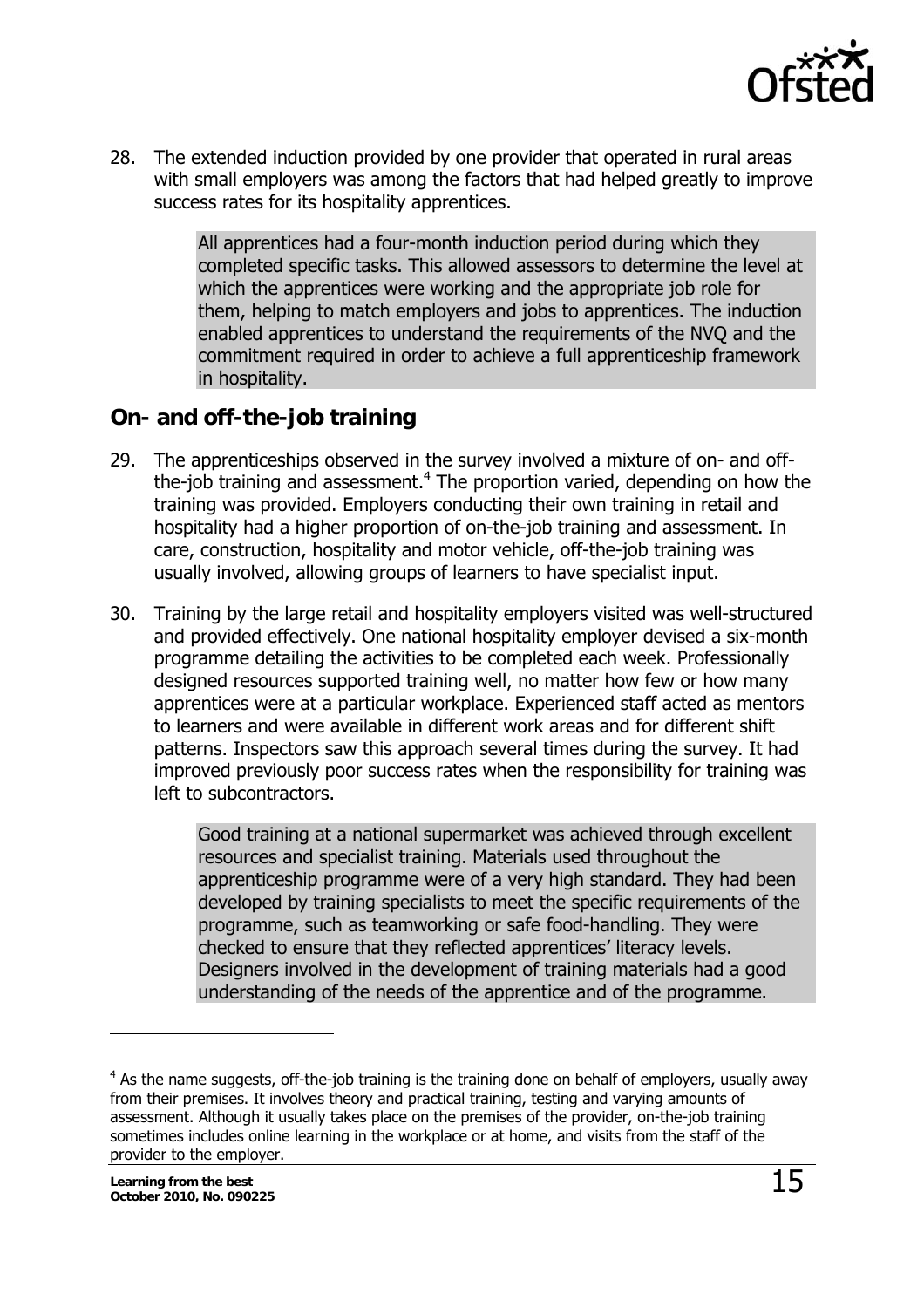

Subject experts collaborated closely with them to ensure that the content was interesting, current and reflected the key values of the employer, such as improving the quality of service. Off-the-job training sessions were provided by highly experienced trainers including subject experts who provided interesting and enjoyable sessions in specialist areas such as bakery, fish and meat.

- 31. The arrangements for training seen in the survey varied but worked well.
	- $\blacksquare$  It was the norm in motor vehicle apprenticeships to use block-release training in well-resourced venues, often involving residential accommodation. These concentrated blocks of training quickly gave apprentices the skills that made them productive in the workplace.
	- Many of the colleges and work-based learning providers used a system of day-release where apprentices attended one day each week over a 36-week year. Some of the work-based learning providers operated the same system throughout a 50-week year. Variations included attendance every two weeks. Provision was highly structured and the order of the training was discussed with the employers in order to make effective links between the training provided on- and off-the-job.
	- A workshop model for theory training was commonly used by retail and some care providers. This was popular with employers who found it difficult to provide regular cover on a weekly basis. A small number of the providers in the sample were very flexible and operated workshops in the evenings and at weekends to fit the working patterns of their apprentices.
- 32. Where the models included both on- and off-the-job training, the two were linked so that they complemented each other. Providing off-the-job training in a uniform way which does not take sufficient account of the differences in the apprentices' work settings can contribute to underperformance. The providers in the survey had worked extremely hard to become engaged with their employers, as was evident from a typical employer's comment:

'I was really surprised when a manager from the provider came to see me and asked how could they improve their training? I was even more surprised when they switched the order of their delivery so that my employees could actually carry out jobs such as changing tyres that made them financially productive for me at an earlier stage in their apprenticeship.'

33. Having a flexible off-the-job training programme, with several possible starting points so that non-summer starters were not disadvantaged was the model that most of the providers were working towards. However, the majority of apprentices seen in the survey started training during the summer. Although several of the providers operated flexibly, they felt that later starters were often disadvantaged and less likely to succeed. Most tried to start another group to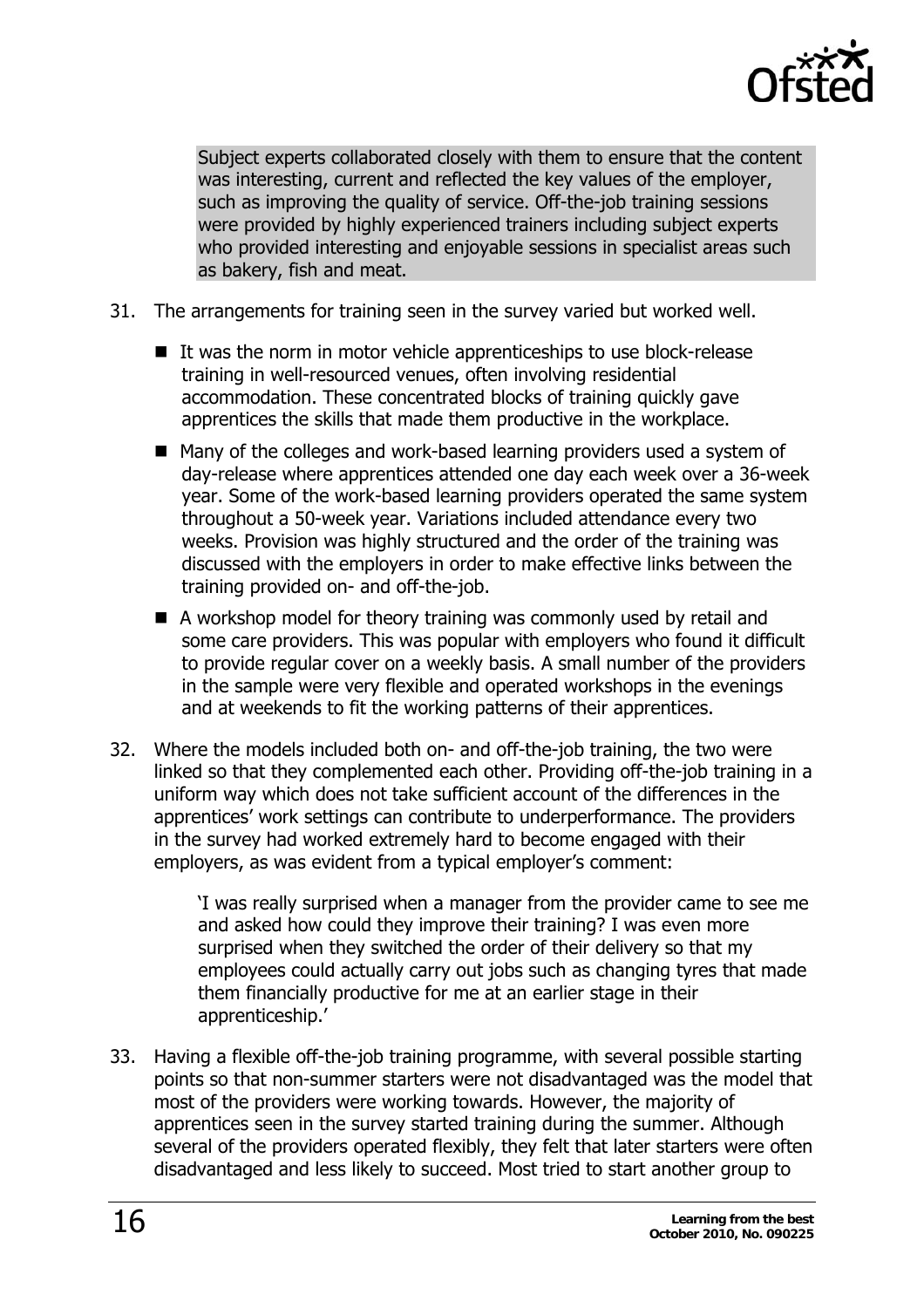

<span id="page-16-0"></span>overcome this. This was less of a problem where employers provided their own training, particularly in hospitality and retail, as programmes were tailored to individuals rather than groups of apprentices. One college had a fixed starting point each September, not taking late starters beyond a certain point. At first, this seemed harsh and inflexible, in not meeting the needs of late starters. However, it has been a key factor in helping the college to raise both its overall and timely success rates and to improve the reputation of the college with employers for the quality of its training. Completely changing delivery models can improve performance dramatically:

One national hospitality employer improved both its overall and timely success rates in a single year from historically low rates to above the national average. The key factor in raising success rates had been changing the model for providing the training, bringing it 'in-house' and no longer using a poorly performing provider. The employer fully engaged managers in training, improved the support for apprentices, improved training for key skills and invested significantly in both electronic and traditional paper-based learning resources to be used in the workplace. These specifically reflected the needs of the company and the hospitality industry.

### **Practical and theory training**

- 34. All the apprentices in the survey gained elements of practical and theory training at work by virtue of doing their jobs. The better performance of providers in the survey was influenced by linking this well to the requirements of the NVQ, key skills and technical certificates. The larger employers had inhouse training programmes in which their apprentices were engaged from an early stage. Aspects of health and safety, contextualised to the area of learning, were covered early in all five areas in the survey. The smaller employers who were interviewed during the survey tended to identify a member of staff to lead on training. She or he liaised with the staff of the provider to coach the apprentice in developing practical skills. Almost all the employers interviewed, regardless of their size, used manufacturers working in the vocational areas to provide an element of specialist training that provided breadth of knowledge beyond the needs of the NVQ.
- 35. Providers in the survey put a lot of effort into recruiting trainers who were skilled and experienced staff from the industry. This gave them credibility with learners and employers as they had knowledge of current working practices in industry. This was seen across all five areas in the survey and with all types of provider. It was particularly evident in hospitality and remarked upon by several employers. All the providers surveyed demonstrated a commitment to the continuing professional development of their staff, including programmes to ensure that their staff gained teaching qualifications. The training staff who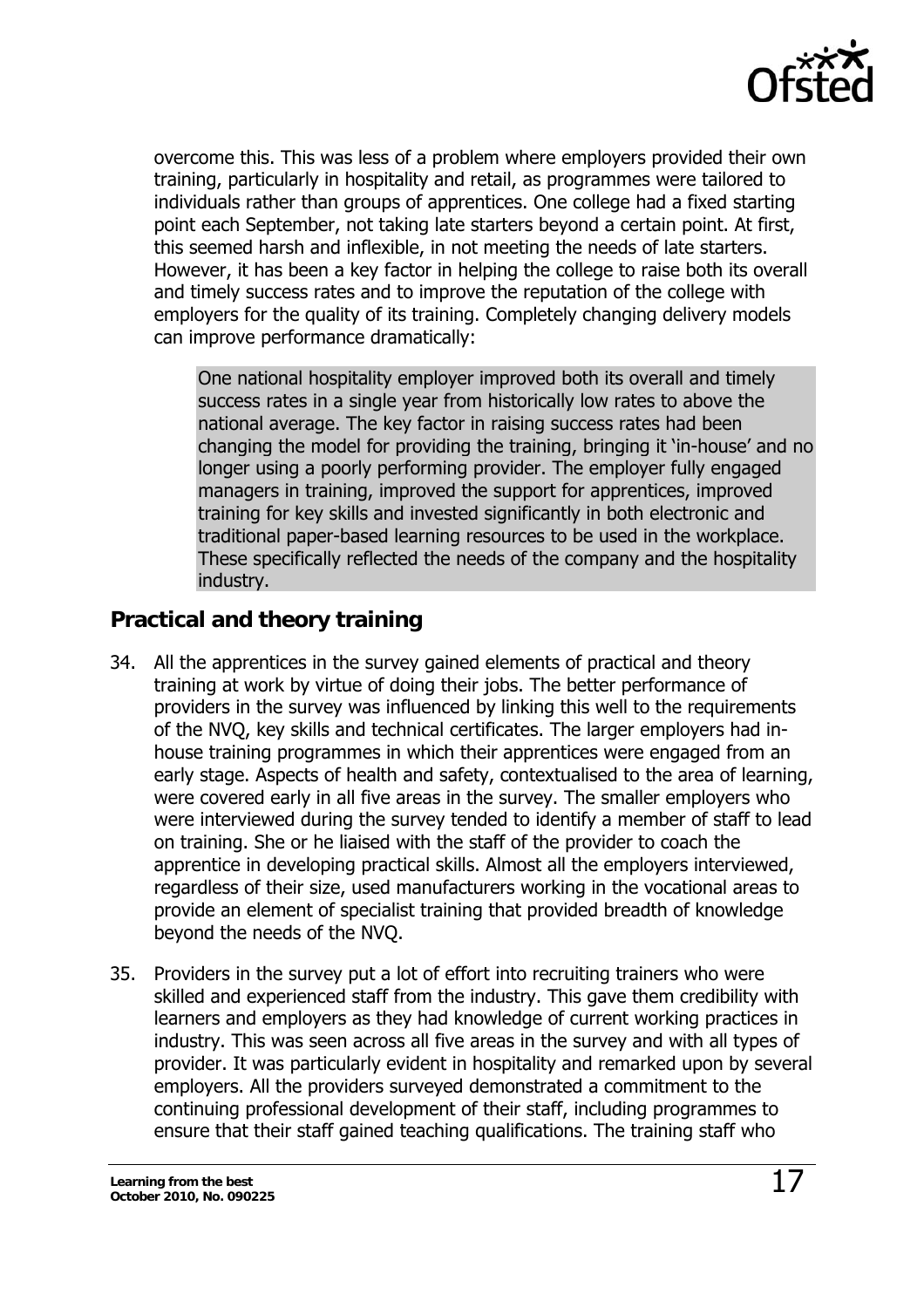

were interviewed kept themselves up-to-date in their area of learning, often undertaking placements with employers or manufacturers.

- 36. Several examples of good training were seen during survey visits or through examining resources and talking to apprentices. Some of these involved considerable investment in technology while others cost little to develop. The following is a summary of factors seen during the survey that had a positive impact on developing apprentices' skills and knowledge and helping them to pass their assessments and external tests:
	- $\blacksquare$  staff having strong vocational backgrounds that allowed them to engage with their apprentices and made teaching relevant to the five areas surveyed
	- planning provision for the whole apprenticeship and sharing planning with employers to enable them to support learning through on-the-job activities
	- **P** providing practical and theory training in teams, to make the best use of specialist practical skills and knowledge of staff
	- $\blacksquare$  teaching in the workplace or in specialist accommodation for care, catering, construction and motor vehicle
	- developing materials at a suitable level for apprentices so that they were used outside taught sessions (for care, catering and retail employers these were used in the workplace by mentors with the right vocational backgrounds)
	- $\blacksquare$  encouraging questions and involving learners in discussions by sharing their experiences in the workplace
	- using different methods of checking learning so that no-one got left behind
	- training staff to make the best use of technology and having 'champions' who showed others how it can improve teaching
	- sharing existing materials and developing online learning materials to which staff could have access and that apprentices could use in work or at home
	- in retail and care, offering 'out of hours' services, such as Saturday sessions on key skills and evening sessions on building a portfolio
	- $\blacksquare$  in all areas, offering online or paper testing supported by revision activities so that apprentices could choose what suited them best
	- $\blacksquare$  checking the planning of learning and observing teaching to share best practice.
- 37. Good use was made of specialist workshops to provide theory training:

Retail apprentices attended a well-planned and interesting workshop that was available on a monthly rota to prepare them for their technical certificates. One member of staff specialised in teaching this area and was extremely knowledgeable. The apprentices enjoyed the workshop and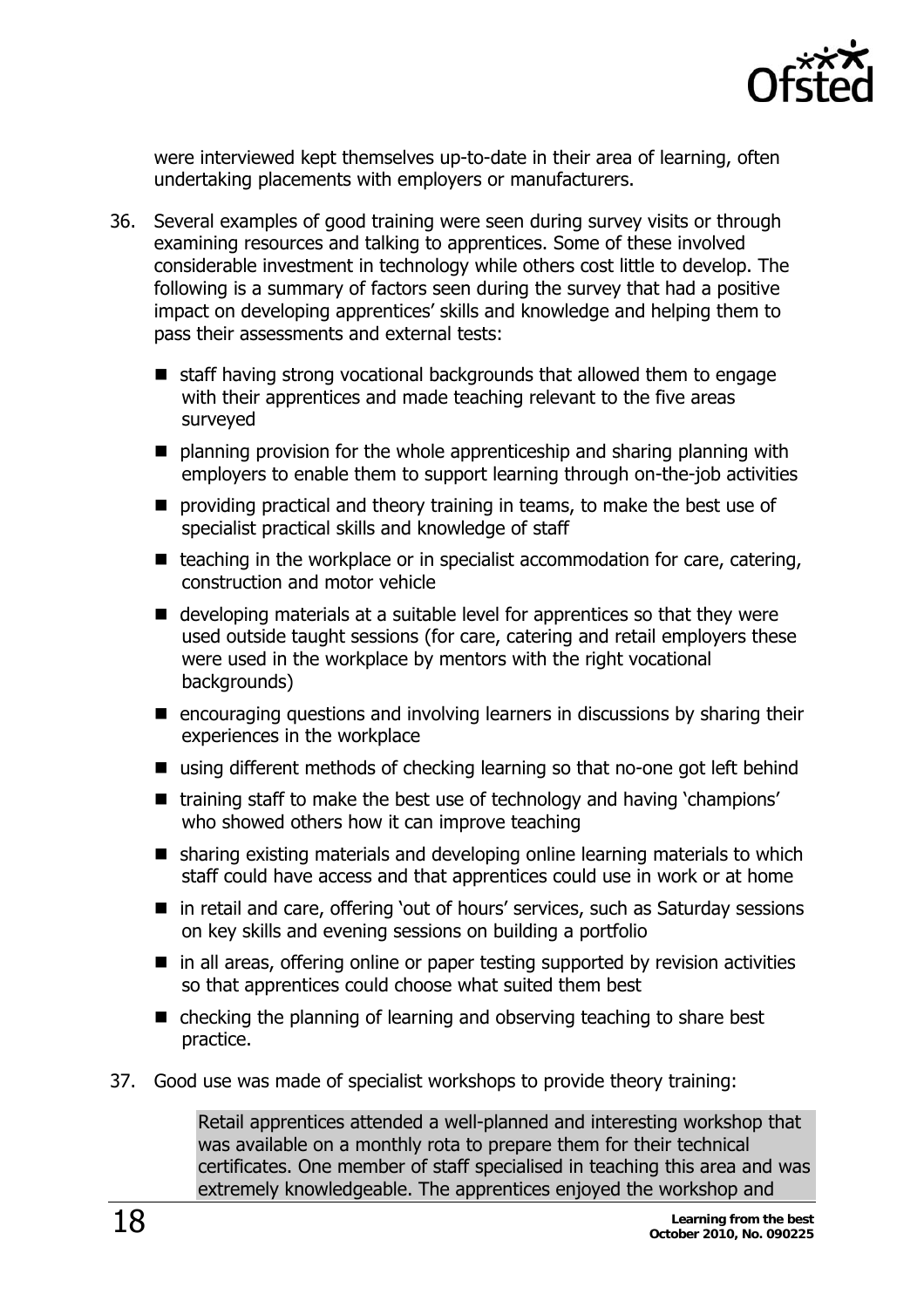

they spoke highly of both the content and the way the training was provided. It allowed apprentices to exchange experiences of retail with their different employers. The chance to take mock examinations as part of the workshop prepared them well and success rates for technical certificates were consistently very high. A typical comment from one of several apprentices who attended the workshop was:

'Going to the workshop was brilliant. The teaching was really interesting and I was able to share my own experience with others who work in different types of retail to me. I wish we had a workshop like this every week!'

38. One college had involved employers in improving off-the-job training in construction:

> The construction section of one college had engaged its employers in improving training. Employer members of the college's sector advisory group came in on training days and observed teaching and learning in practice. Six employers had completed observations of theory and practical lessons in the last year. Using the college's system, they recorded their views on the context of the activity; the environment and equipment; and whether learners were being taught to current industry standards and developing skills relevant to industry needs and requirements. Employers had improved their understanding of the technical certificate, the training and assessment for which was provided by the college. A typical comment from the employers who observed training was: 'The college is delivering training that matches the standards we expect to see in industry.'

39. Although there were examples of expensive resources, other examples of inexpensive resources helped good teaching:

> A particularly well-planned teaching session in motor vehicle engineering used simply produced and inexpensive resources to provide apprentices with an interactive and stimulating session, consolidating their understanding of an important topic. The session covered power train layouts for motor vehicles, allowing apprentices to explore the various layout options. Following an overview at the start of the session about what they were expected to learn, the apprentices were asked to record, on note pads, two things that they already knew and two things that they wanted to know. These were displayed and served as a checklist to ensure that all learning needs were met.

> The tutor then presented the apprentices with a number of paper cut-outs of different vehicle drive-train components. Apprentices organised themselves into groups. They divided the components among themselves,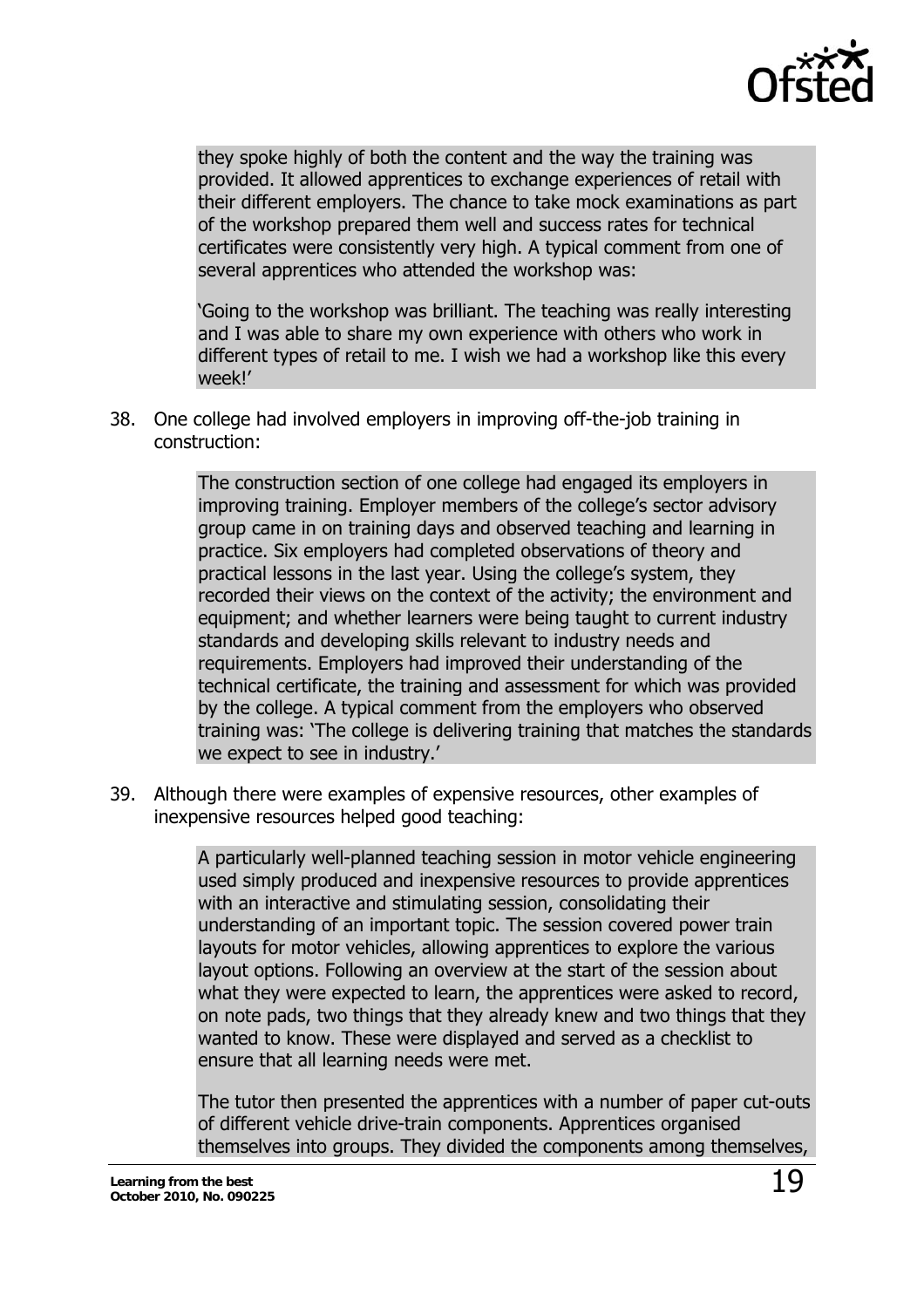

identified what they were, where they fitted and what their job was. Using a wall covered in brown paper as a blank canvas, they stuck the components onto the wall, creating a large collage showing how vehicle power trains can be configured. This enabled the apprentices to apply the knowledge they had gained from their previous experiences. The session encouraged constructive discussion and the apprentices clearly enjoyed this way of learning. All the apprentices discussed the resulting collages, reinforcing their knowledge and understanding. During the activities they were asked to write any questions they had on a 'questions park' board. The tutor used this as a final activity to ensure that all the points raised were answered fully, helping to meet the needs of the group and individuals. A typical comment from one of the apprentices in the session was: 'I learned so much in the session and the time flew by. It worked really well and we all really enjoyed it.'

40. Several examples were seen of mentors supporting learning in the workplace:

Care learners were supported on the job by mentors in the rooms where they worked. Mentors were qualified, experienced staff who had been through the apprenticeship programmes themselves and had a good understanding of the needs of apprentices. Mentors helped them to gain work-based skills and knowledge through interesting discussions based around their work and the completion of training materials. Time was set aside for the mentor and apprentice to work together, discussing the apprentice's weekly planning sheet and any issues related to the training. Provider's staff supported mentors by having regular mentor meetings and by visiting the mentors in their workplaces. A typical comment from one of the care apprentices was: 'Our training is fun and interesting. There is always someone around to help explain anything we are unsure of at work.'

41. Checking what learning has taken place during and at the end of a teaching session usually involves asking individuals questions and may not involve everyone in a group. Several ways of checking group learning were seen which worked well:

> Motor vehicle apprentices at one college really enjoyed the different approach that had been developed to check their learning, using an interactive version of the television quiz programme 'Blockbusters'. First, learners were divided into two teams and given electronic wireless 'voting' pads with four buttons that corresponded to letters 'A', 'B', 'C' and 'D'. On a large screen controlled by the tutor, a series of different single capital letters were displayed in cells that made up a grid, a little like a chessboard. The idea was for each team to select letters and then answer questions linked to each letter in order to make a connection of joined 'letter cells' across the board. When a question was answered wrongly the opposing team got the chance to try and make its connection across the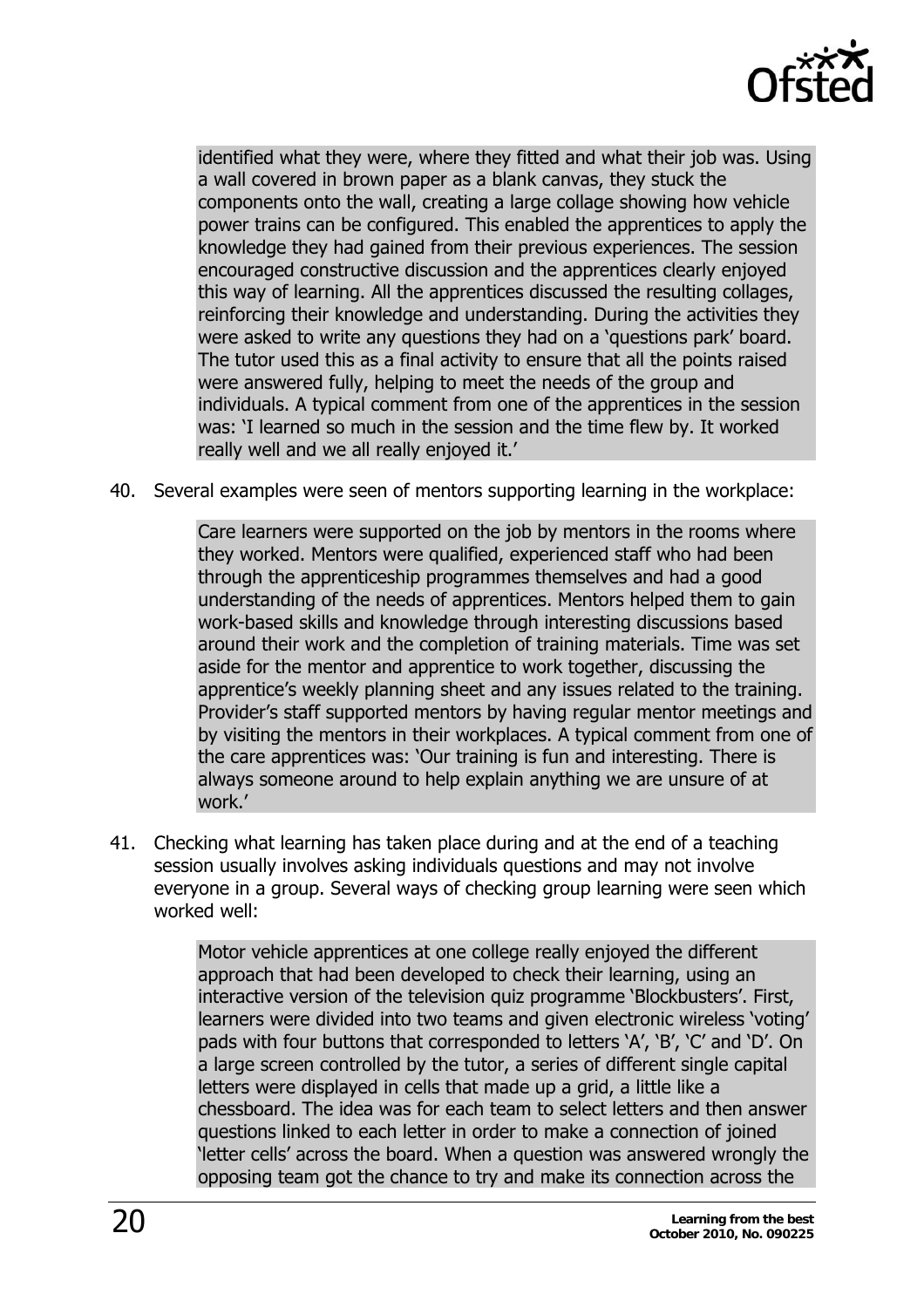

<span id="page-20-0"></span>board or to select cells in order to block the progress of the opposing team. Each letter was linked to a question with four possible answers (A to D). Apprentices in each team conferred and selected their agreed answer. If answered correctly, the cell became their colour and another question was asked; incorrect answers made the cell the colour of the opposing team and they took control of the questions. Tutors listened to apprentices' discussions to select answers and asked further questions if it helped their understanding. An apprentice in one of the sessions said: 'It's a brilliant way to check what we have understood. We all enjoy the game and it helps us remember the key facts in a really fun way.'

42. Technology was used well in teaching by motor vehicle employers and providers:

> The motor vehicle section of a college used simulations effectively to extend opportunities for practical learning. The college had both purchased and produced its own test rigs (large pieces of apparatus that can be programmed to simulate problems which apprentices must identify and correct) and virtual simulations (a computer program) so that apprentices could experience a range of technical problems. The problems were ones which would otherwise be difficult to replicate in a practical setting, as there would need to be a large stock of faulty vehicles. Apprentices enjoyed the challenge and stimulation of trying to solve problems. The simulations extended their knowledge and experience, helping to develop skills which could be applied in the workplace.

### **Key skills**

- 43. One of the main contributory factors to poor national overall and timely success rates in recent years has been the failure to get to grips with training for and assessing key skills. These were often planned to be completed once the NVQ was finished. In contrast, all the providers in the survey ensured good, timely key skills training. They introduced key skills at induction and made them interesting and relevant to the areas of learning by placing the NVQ and key skills training together. This avoided unnecessary duplication. The apprentices interviewed were usually very complimentary about their key skills training and could see the benefits. Several of the large employers subcontracted the provision of key skills training to carefully chosen providers who worked with the employers to ensure that the skills were taught in a relevant way.
- 44. Good resource materials were seen in the vast majority of visits, including employers' handbooks that explained the role of the employers. Providers' staff referred to the handbooks during their visits to the workplace. About half the employers interviewed were supportive of key skills training and could give examples of their positive impact at work. Several had previously been sceptical about key skills but now supported apprentices by allowing them time at work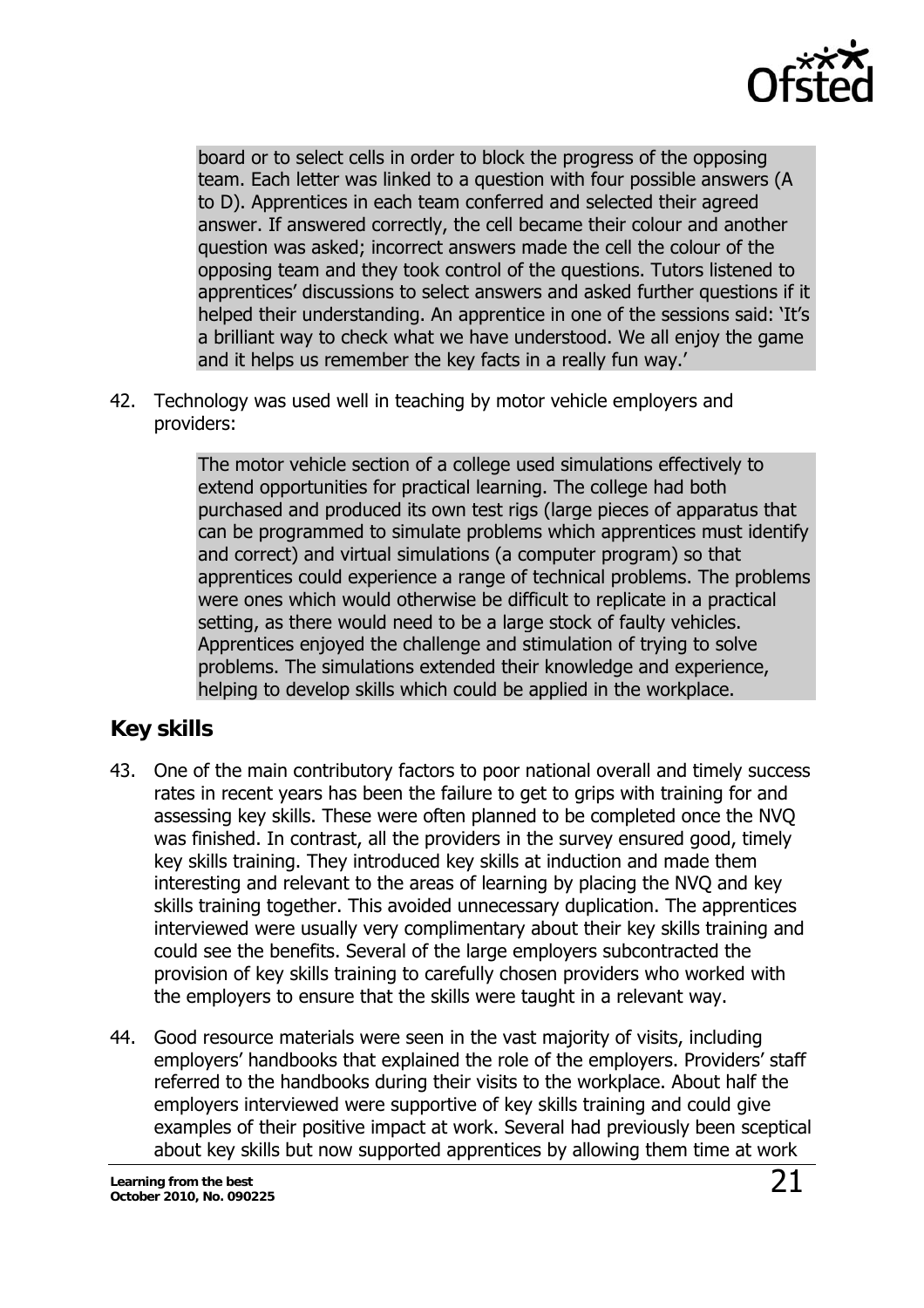

to apply them. There were many good examples of assignments researching real scenarios and coming up with ideas that employers had implemented, sometimes with business benefits, such as improving a service.

- 45. Many of the staff interviewed had gained key skills qualifications themselves in order to understand better the potential problems that their apprentices might encounter. This experience enabled them to support apprentices better, particularly with the application of number. Staff referred their apprentices to useful websites, again in particular for the application of number. Many apprentices preferred to use these freely available web-based support materials as an alternative to text books and handouts and they used them from work and at home.
- 46. Inspectors saw some particularly good teaching of key skills during the survey. A common feature of such teaching was its vocational relevance. Discussions held by inspectors during two college visits showed how changes in the approach taken by vocational staff, or by team-teaching between vocational and academic staff, had altered the views of apprentices about key skills and improved their pass rates. Before this, when the application of number was taught as an academic subject, attendance had been poor and examination pass rates had been low.
- 47. The following examples illustrate how a further two colleges had integrated key skills teaching into the vocational area:

One college had integrated key skills particularly well into motor vehicle theory training. The apprentices understood, appreciated and enjoyed the contextualisation. They also understood the importance of key skills both in achieving their apprenticeship frameworks and in their working lives. A video was used very well to show complex work on car engine cylinder heads. Staff checked various free video-hosting websites to find video clips that apprentices enjoyed seeing and built lesson plans around them.

The example seen involved the apprentices in measuring a real cylinder head in their theory room, replicating instructions shown on an American video and applying their findings to their own situations. They converted American imperial measurements to metric and checked calculations using feeler gauges. The apprentices were confident to perform the tasks and gave a commentary as they did so in front of their class. One of the learners said: 'I could never have stood up and made those kinds of intricate measurements in front of people a year ago but I know what I am doing and enjoy showing that I'm getting it right.'

A college integrated key skills into hospitality training particularly well. The culmination of much of the key skills work was a competition where the apprentices researched and produced their own menu within a tight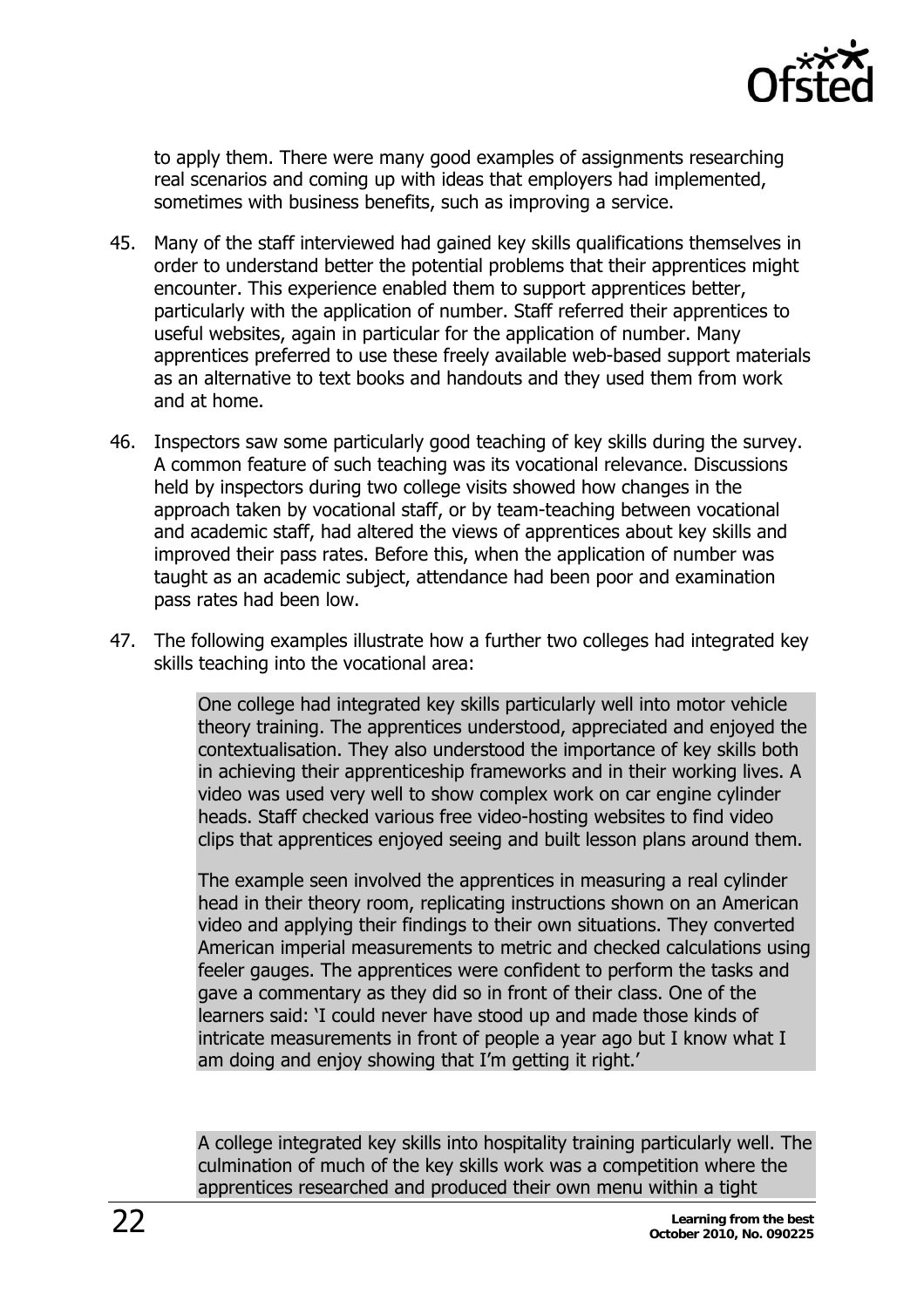

budget. All the apprentices did very well; they approached the task with enthusiasm and imagination, and completed it. They were able to use communication, application of number and information technology particularly well. Employers involved themselves in the practice preparations of the menu and were very supportive of their apprentices at work. It helped them to see the relevance of key skills to the hospitality industry.

The advanced apprenticeship project involved using software that explored nutritional values of food alongside sustainability, with the concept of 'food foraging' reducing the carbon footprint of menus where food was not sourced locally. The menus and dishes produced were of a very high restaurant standard and extended learning in both hospitality and key skills. There was a clear focus on improving apprentices' confidence and employability skills. Employers judged the final competition and were supportive of the college and of the way in which key skills training was being provided.

48. Many of the care apprentices struggled to achieve key skills in the application of number. One provider's approach had worked well in overcoming this:

> A set of 'maths cards' explored numeracy in the context of children's care, reinforcing the importance of understanding and using numbers in the workplace. Apprentices attended key skills workshops that started with a self-assessment of each apprentice's confidence in dealing with different aspects of numeracy, such as handling money, measurements and understanding data. Apprentices worked in pairs or small groups and answered 28 questions that related specifically to the job of a children's care worker. For example, some questions related to staffing arrangements, costs of children's outings, food and refreshments, wastage and children's health. The questions were highly effective at engaging apprentices, especially those who joined the programmes with low qualifications or with an aversion to using numbers. One apprentice had used the cards to create her own number games with children in her nursery. Overall, this approach had been highly successful at breaking down barriers related to learning numeracy and, over the past two years, had led to improved achievement in key skills.

49. One positive change for apprentices had been the availability of online testing in the past two to three years for their external examinations. The apprentices said that they enjoyed taking online tests. The instant feedback on their performance was motivating, and helped to identify the areas they needed to work on if they failed. Apprentices were positive about the preparation they received from the providers, with focused revision and mock testing being particularly useful. The providers in the survey all said that online testing had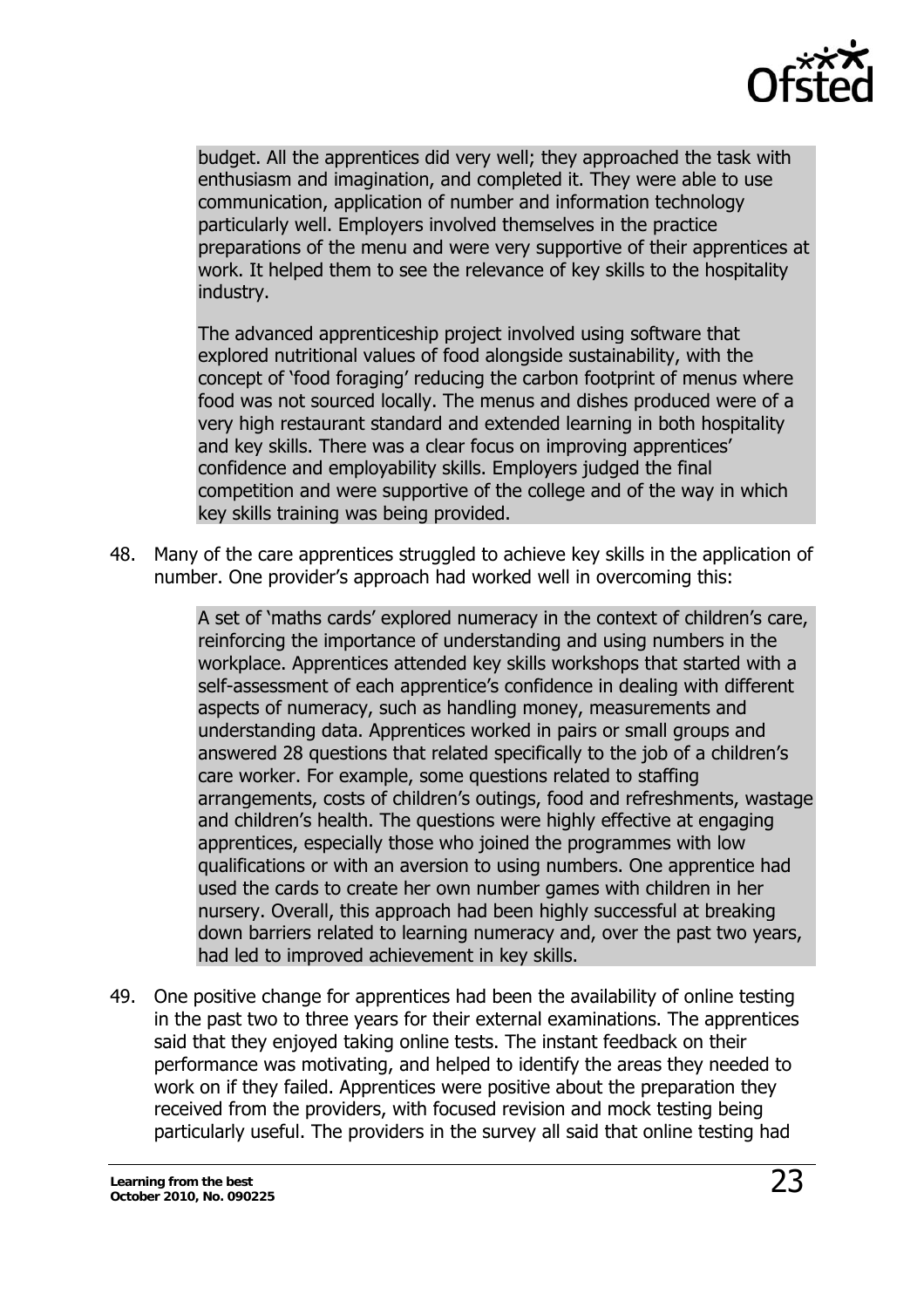

<span id="page-23-0"></span>helped to increase the number of apprentices passing tests on their first attempt. Apprentices found the online questions easier to understand and could take examinations when they were ready to do so, rather than having to wait for an examination date. Retakes of examinations were much quicker and the vast majority of apprentices interviewed passed their key skills examinations at the first or second attempt. Although many apprentices are exempt from taking key skills tests because they have proxy GCSE qualifications, most completed key skills portfolios enthusiastically and a minority took higher-level qualifications.

### **Support**

- 50. Improvements in support were a main contributory factor in improving success rates for apprentices in the areas sampled who, because of their additional learning needs, might otherwise have struggled to complete written work. In addition, some apprentices with personal difficulties would have dropped out of training if they had not received support. Learning support was most commonly seen for apprentices with literacy and numeracy difficulties. Where data were available in the providers surveyed, it showed that apprentices with additional learning needs who received support performed as well as or better than those without such needs. Two thirds of the providers in the survey had a considerable number of learners (10% or above) who needed support and could show how it was being given. However, it was not always recorded on or part of individual learning plans.
- 51. During the survey, inspectors explored the impact of support by talking to apprentices who received it. Many of the apprentices were initially wary of taking qualifications because of their low levels of literacy and numeracy. They talked about being frightened of writing and taking any form of test. Many apprentices felt that the learning support they received was a major factor in helping them succeed with key skills and technical certificate tests. Most of the providers visited felt, from their experience, that the take-up of learning support improved if it was offered in the first few weeks of a programme. Late offers of support were not always welcomed by apprentices who otherwise 'made do'. Support was not taken up as much if the apprentices had to have the support at lunchtimes or beyond their training day.
- 52. There were many good examples of support being given within group theory sessions, by apprentices' attendance at support workshops or through one-toone teaching, both on- and off-the-job. Assessors used dictaphones well to capture authentic evidence for apprentices who had dyslexia, such as dealing with customers in shops or answering questions during assessment. They also provided assessment evidence for apprentices who were learning English as an additional language. Most of the providers visited could give examples of helping apprentices with dyslexia by, for example, using coloured overlays over text and particular fonts for printing. Not all the support offered was monitored for its effectiveness. For example, where support was given to groups of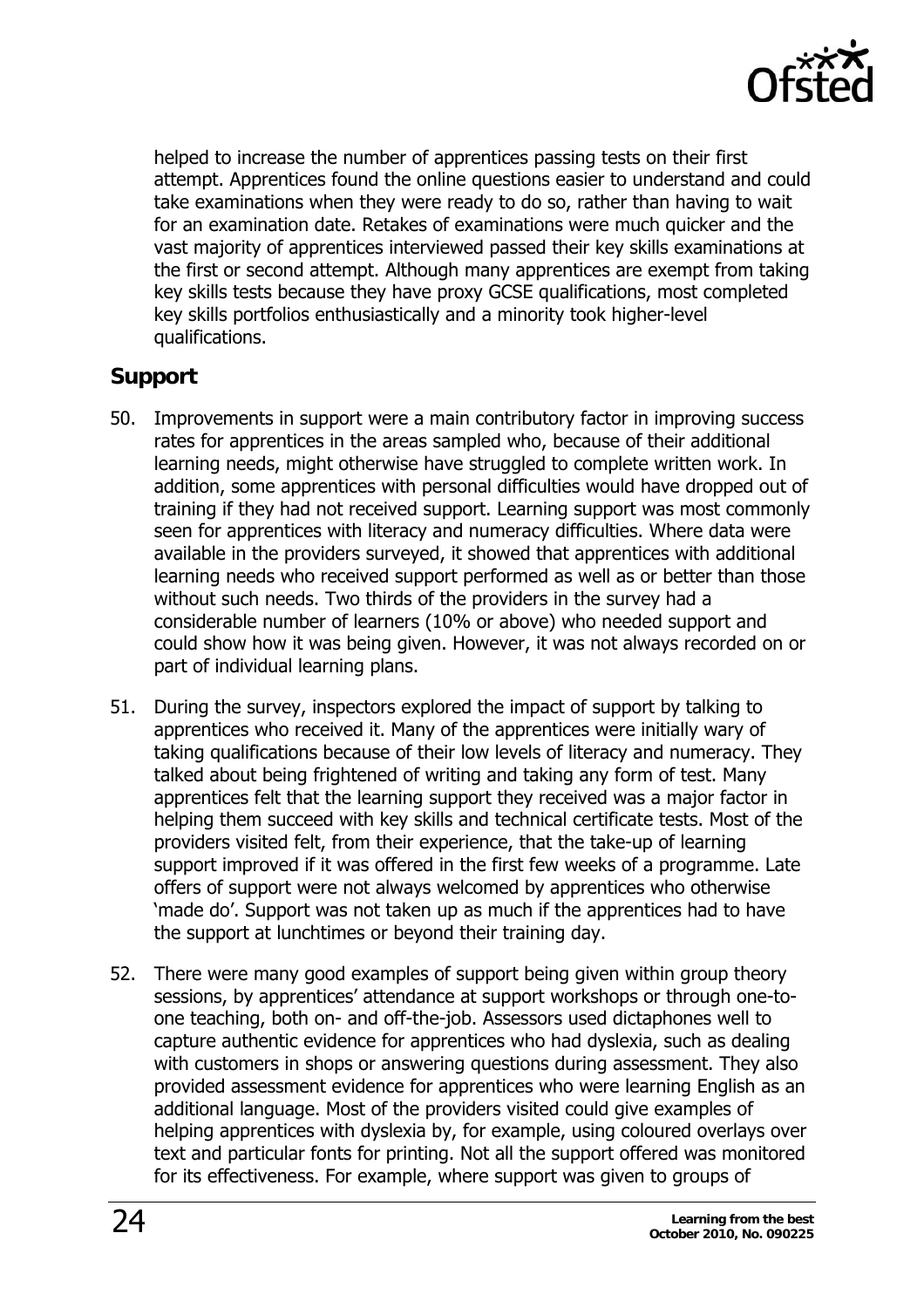

<span id="page-24-0"></span>apprentices in theory sessions, many who were not identified as being at preentry level made better progress and could expand on many positive features of their improved progress, but this was not recorded.

53. Several apprentices spoke positively about the support they received in groups:

A group of six carpentry advanced apprentices who had all recently qualified with a work-based learning provider had received learning support in their classes from the start of their training. The same learning support tutor had worked with them in class from the beginning of their apprenticeship. Although she was not a construction specialist, she liaised with construction staff and became very knowledgeable about different trades. The apprentices gave examples of how their confidence and desire to succeed grew with the support, raising their aspirations to learn. A typical comment from one of the apprentices was: 'I was a failure at school. My teachers had given up on me and never expected me to amount to much. I am so proud to have passed so many qualifications and proved them wrong.'

54. The providers visited were also able to give examples of personal support for apprentices who had problems with housing, and alcohol and drugs misuse, as well as mental and physical health problems. One training provider moved apprentices from small, less busy retail shops to larger ones as their confidence improved. Providers had good links with agencies to make necessary referrals and many had specialist support such as counselling. Three of the providers achieved high success rates, despite the fact that one in four of their apprentices had additional support needs.

#### **Assessment and the engagement of employers**

- 55. Historically, inspection reports have often cited a lack of work-based assessment as the main cause of poor overall and timely success rates in the five areas surveyed. Engaging employers successfully in training and assessing apprentices has been a vital factor in improving success rates. The providers in the survey had all improved the amount of evidence gathered from the workplace by working with their employers. For the large retail and hospitality employers, most assessment evidence came from the workplace and the challenge had been to engage their own managers in promoting training and assessment.
- 56. The construction sector has been particularly successful in promoting workbased assessment and has made considerable advances in the amount and quality of evidence generated over the past six years. For the general construction providers in the survey, the recession has had an impact on the amount and range of work available, restricting opportunities for work-based assessment. Apprenticeship officers for the major construction provider linked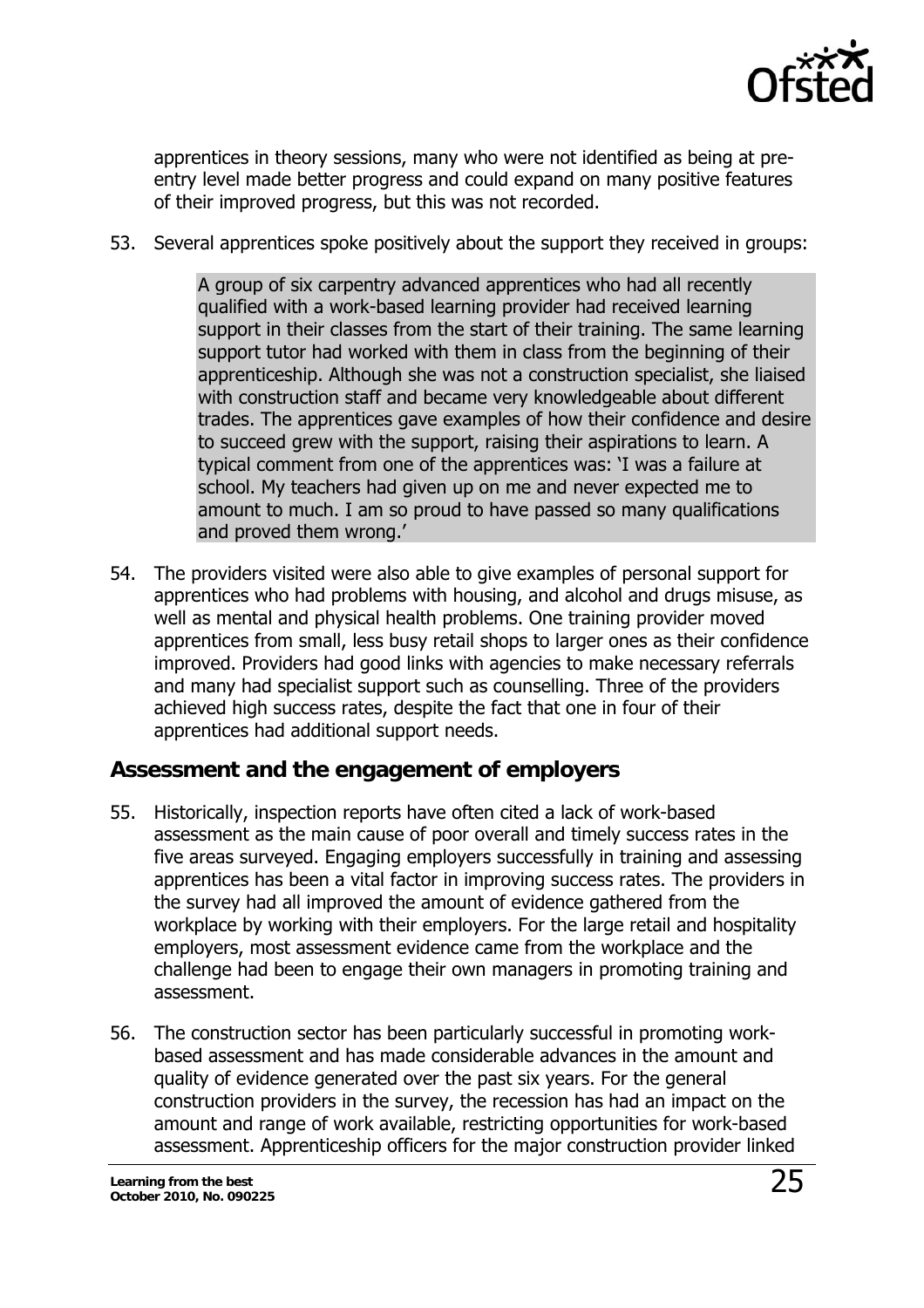

effectively with apprentices' employers, helping to coordinate the on- and offthe-job training. They established an 'apprenticeship matching service', helping apprentices who had lost their placements by matching them with an alternative employer and therefore enabling them to complete their qualification. Two examples of involving construction employers in assessment are given below:

A national construction provider ensured that every apprentice had a trained work-based recorder within the workplace. They were employed to enable evidence from naturally occurring activities to be collected and used in portfolios of evidence. Subcontractors were required contractually to complete a minimum of one site-based assessment visit for each apprentice to assist further in collecting the evidence needed to prove competence. Provider apprenticeship officers liaised well with employers, visiting workplaces to assist apprentices by collecting photographic evidence and testimonials from work-based recorders.

One work-based learning provider facilitated the networking of their small construction employers through 'builders' breakfast' meetings. Construction staff were aware that these types of meetings were used successfully by builders' merchants to promote the sales of products. The breakfasts were well-attended and used to tell employers about the training available and the part that they could play in it. In a time of recession, many small builders were taking any work available, often with the result that the range of assessment opportunities for their apprentices had narrowed. The breakfasts helped to create opportunities for apprentices with other employers who had work coming up with the right assessment opportunities. Typically, an apprentice spent a day or two with another employer when there was less work with her or his own employer.

One of the small construction employers said:

'Giving another apprentice the chance to work on my site is no big deal. It's my chance to give something back to the industry. I'd like to think that if I was starting again, a builder out there would do the same for me.'

57. Several examples were seen of providers making adaptations to engage employers in providing assessment opportunities, as in this example in retail:

> Employers spoke highly of the emphasis placed on meeting their needs. In one example, where assessments were required to be carried out during night shifts, and apprentices were learning English as an additional language, a night shift assessor was employed and work books were translated into Polish.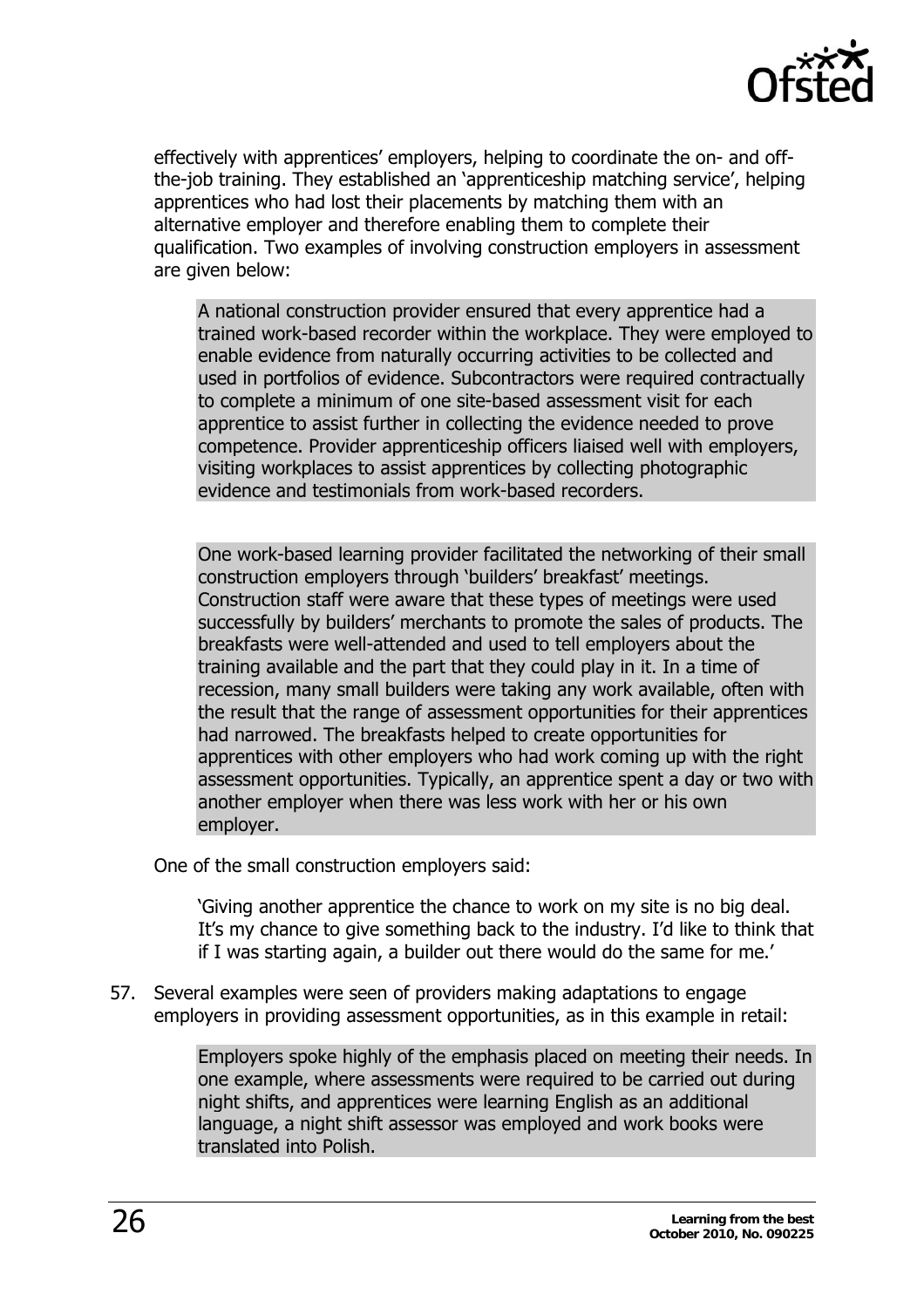

- 58. During the survey, the common features of the best practice in engaging employers in assessment included:
	- **P** providing them with clear written guidance on apprenticeship frameworks
	- $\blacksquare$  sharing off-the-job training schedules with employers to help them plan better to develop the employability skills of their apprentices
	- altering aspects of provision or assessment to meet the needs of employers
	- having regular pre-arranged visits to the workplace by provider's staff
	- having continuity of staffing in the provider, working with an apprentice and the employer to help to build strong working relationships
	- $\blacksquare$  flexibility from the provider's staff in taking advantage of assessment opportunities in the workplace at short notice
	- $\blacksquare$  service-level agreements between the provider and the employer, with a requirement that the employer supported the apprentices
	- establishing employer forums to encourage and support communication about training.
- 59. Two very different examples of increasing the amount of evidence from the workplace are given below:

One retail provider recruited assessors who matched a profile agreed with the employer. For example, an American assessor was posted at a US bank in the City of London and an assessor with 30 years' experience of airline personnel was based at Terminal 5, Heathrow airport. Assessors were permanently based at an employer's premises for the duration of each contract and quickly built good working relationships with them. The assessor's attention was firmly focused on the needs of the apprentices and not distracted by the demands of other employers; no time was wasted travelling from site to site. Assessors were able to make the best use of observation and witness testimonies, especially when unexpected work demands arose for apprentices. They were also well-placed to manage apprentices on different shift patterns. The result of this was fast achievement for apprentices who often completed full apprenticeship frameworks within three to six months.

One college that provided motor vehicle training successfully improved understanding of NVQ assessment requirements by rewriting trainingrelated paperwork into more accessible language. Many apprentices and employers found the language used in NVQ standards particularly difficult to understand. The assessment standards had been broken down into key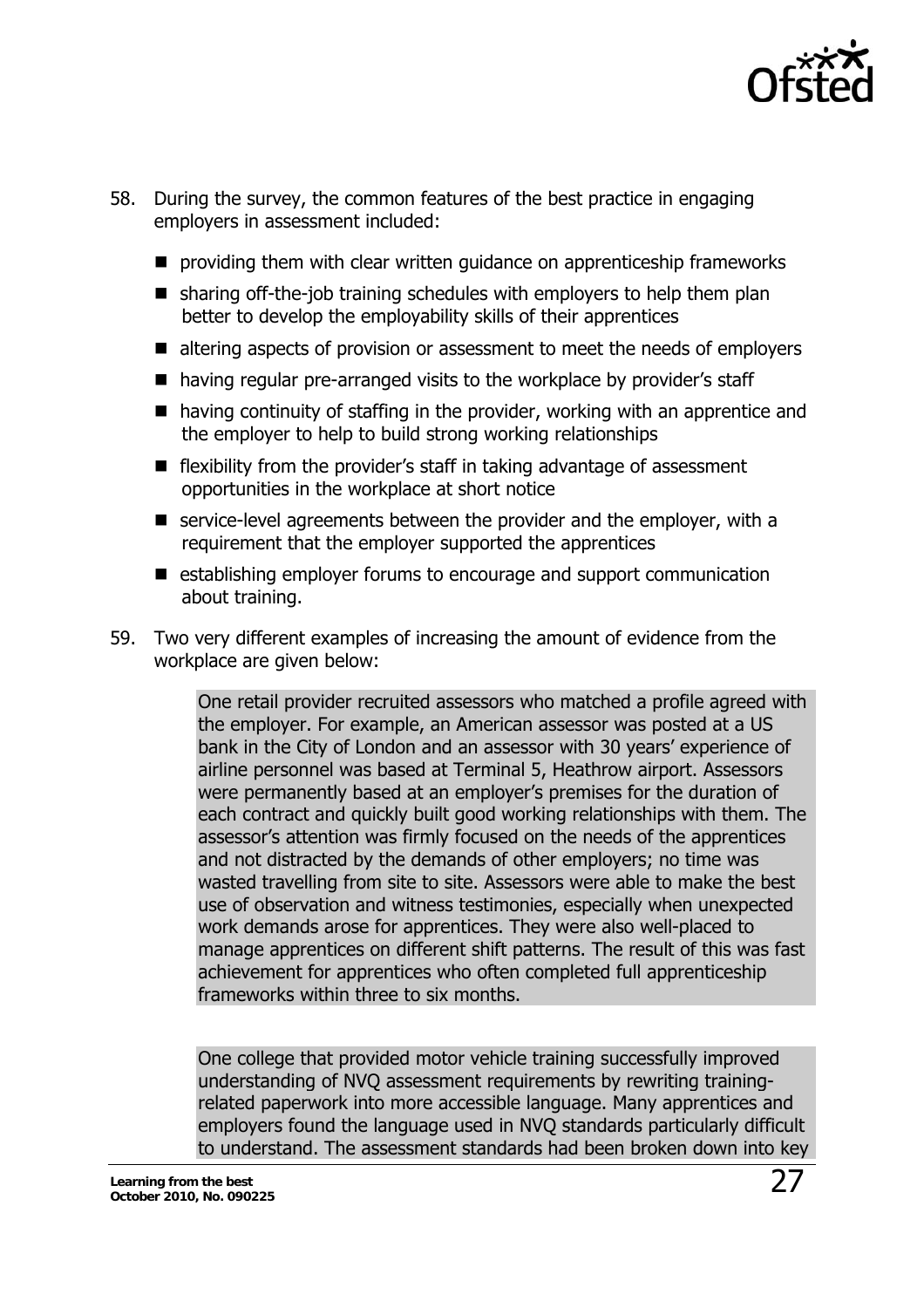

<span id="page-27-0"></span>practical tasks that needed to be carried out. Employers found the amended paperwork easier to use with their apprentices when planning and recording evidence of assessment. Together with good guidance on writing witness testimonies for employers this helped to improve both the quantity and quality of workplace evidence for assessment.

The following is typical of the comments made by employers:

'The way we work with the college has improved as a result of them changing the paperwork. I can now see the jobs that my apprentice needs to complete as I understand the NVQ much better. I now look out for the jobs that he needs evidence for to come into the workshop, so I can keep an eye on his work and give him witness testimonies.'

60. Senior managers in the work-based learning providers surveyed often took the lead in engaging employers by paying annual visits, sending newsletters and seeking views on how to improve their service to them. Several colleges had developed a work-based unit to carry out a similar role. Some particularly good examples of the engagement of employers in training were seen in the large retail and hospitality employers surveyed. This involved promoting the benefits of training staff and getting the managers to commit to training and assessment.

#### **Progress reviews and setting targets**

61. A key factor in increasing timely success rates was regular and frequent contact between the staff of the provider and the employers. This focused on setting targets to provide work-based evidence to make sure that apprentices made progress against their individual learning plan. Where this was not done well, apprentices might still complete their apprenticeship framework but overrun the planned time for them to do so.

#### **Different types of review**

- 62. In the provision visited, reviews were of two kinds. Both types of review occurred in the workplace and involved the apprentice, the training provider and the employer.
	- Target-setting reviews occurred every time an assessor visited the workplace (for many of the providers in the survey, this varied between weekly and monthly). These reviewed short-term targets, linked to assessment, which were contributing to meeting the longer-term targets of the individual learning plan. The reviews gave clear guidance to the learner and employer, providing evidence for assessment.
	- Contractual monitoring reviews occurred at least every 12 weeks. These had a focus on progress, over a longer period, but also checked the welfare of the apprentice, while monitoring and reinforcing health and safety and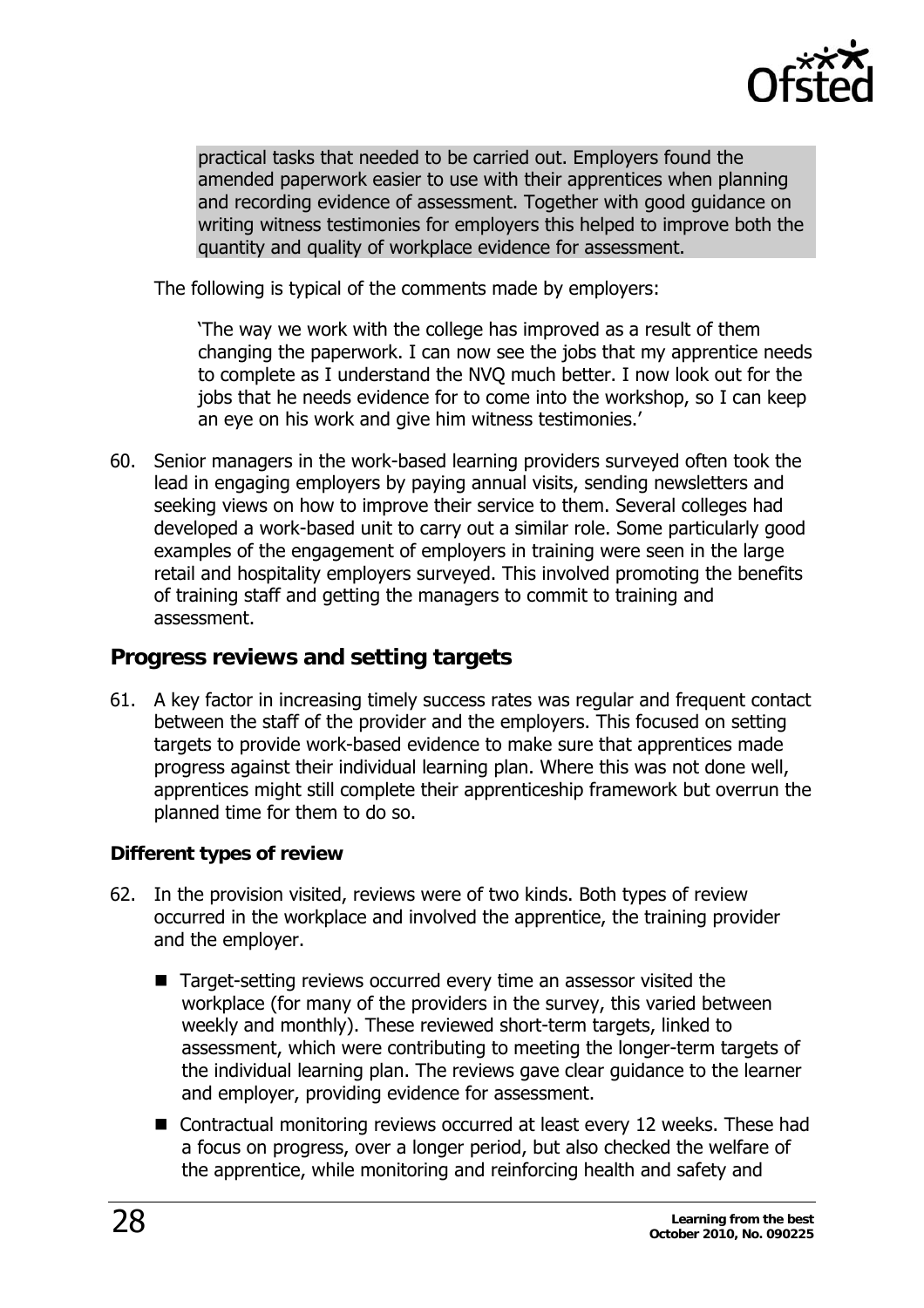

equality of opportunity.

Both types of review recorded discussions and updated the individual learning plan, usually using the provider's paperwork.

- 63. The quality of both types of review was extremely variable in the survey. Although useful discussions took place, they were not always captured well on the review documentation. The following distils the key points of best practice from the reviews seen in the survey:
	- **E** ensuring that the paperwork used was suitable and had sufficient space and flexibility to capture discussions and targets
	- $\blacksquare$  training the staff who would conduct reviews so that they understood their purpose fully
	- covering the purpose and value of reviews at induction for apprentices and employers
	- updating individual learning plans so that everyone was aware of changes to planned completion dates
	- **De** booking progress reviews in advance to ensure that all parties who should be involved could be involved (closer to the time of the review, using phone calls, texts, emails or postcards to remind apprentices and employers of review meetings)
	- holding reviews more frequently for apprentices who needed learning or additional support (and checking the effectiveness in the reviews)
	- $\blacksquare$  scheduling time in the visit to complete review activities
	- having a reporting structure, so that monitoring reviews covered the full performance of the apprentice at the provider. This enabled a well-informed review to take place and kept the employer informed of all progress
	- in construction, assigning each apprentice an apprenticeship officer who was responsible for completing review documentation and providing support
	- qiving apprentices an overview of how far they had progressed through the apprenticeship framework, using a rough percentage; otherwise, when learners had completed parts of several units, they often felt that their progress was slower than it actually was
	- updating employers on the telephone or by email if they missed a review.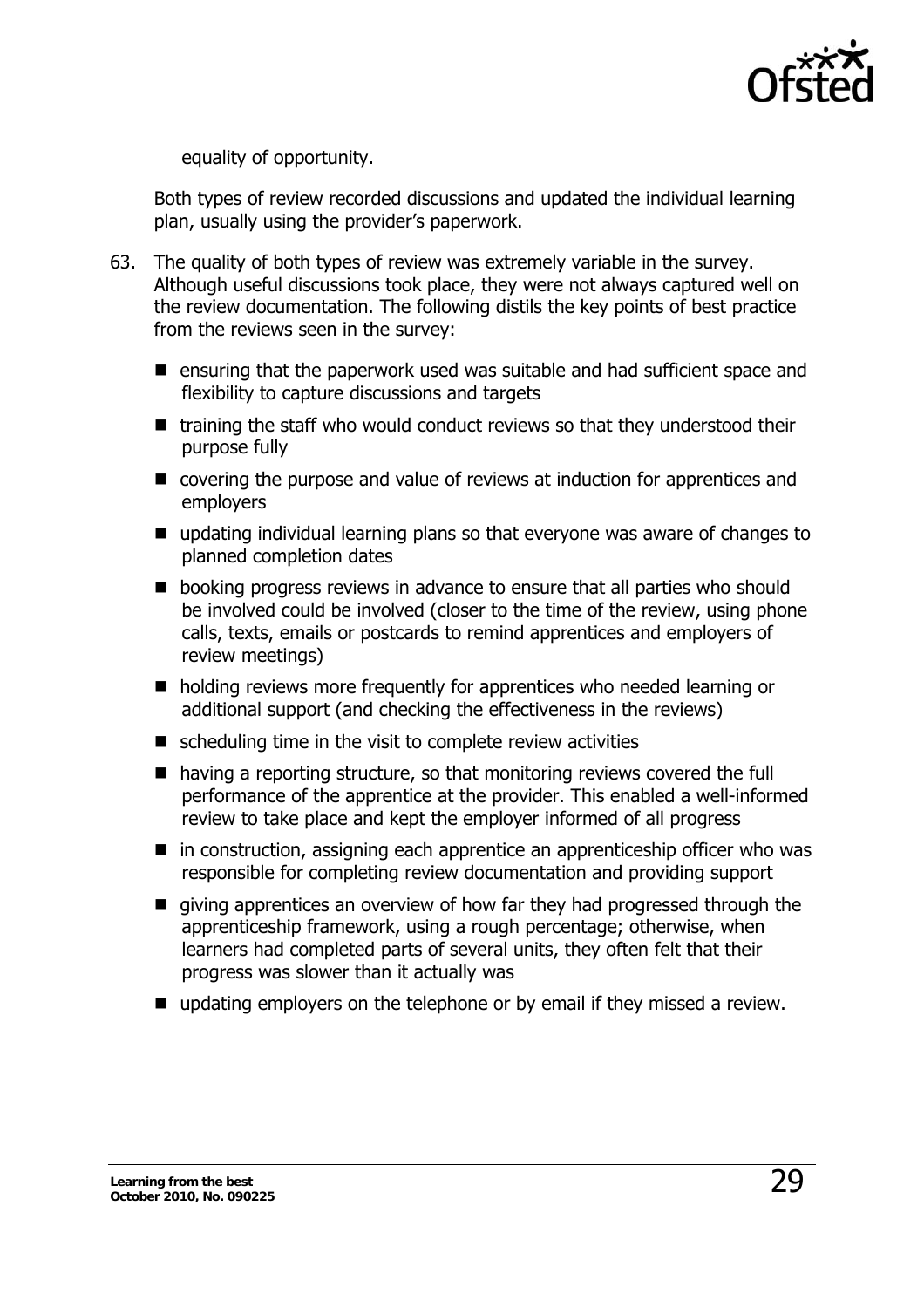

<span id="page-29-0"></span>64. One particularly good example of review paperwork was seen in a retail provider:

> Training paperwork had been designed extremely well to capture discussions and the targets set. Every time an assessor visited an apprentice, often fortnightly, a single page 'learner assessment review' was completed. This showed exactly where apprentices were on all aspects of their apprenticeship framework, including an overall percentage progress mark. It judged this progress against statements that gave details if an apprentice was in danger of slipping behind target, as well as assessing the contribution of the apprentice to her or his training. Clear targets were set for the next visit and all parties involved in the training were aware of them. Apprentices referred to the document regularly, sometimes daily. A more lengthy and detailed summary of an apprentice's progress was completed every three months during formal monitoring reviews, which included detailed contributions from the employer. A typical comment from one of the provider's apprentices was: 'I keep my assessment review pinned up next to my desk. I look at it every time I have a spare minute. I love the overall percentage progress mark. It makes me focus and I get a real buzz from seeing the figure rise every two weeks when my assessor visits.'

#### **Setting targets for learners**

- 65. The key to setting targets that apprentices referred to when completing tasks was agreeing them clearly with the apprentice, not just telling them what needed to be done. Apprentices were motivated by larger targets being broken down into smaller steps. Many of the apprentices interviewed during the survey kept some form of training diary, where they crossed off items as they completed them. In all the areas in the survey, it was common to see a monthly action sheet in staff rooms. This helped others who might play some role in training to identify areas where they could help, such as looking out for a particular job to come into a workshop or to occur on a building site.
- 66. Some of the really successful assessors interviewed ensured that their apprentices did not work on too many units at once, as it could contribute to slowing progress and reducing the focus. Apprentices told inspectors how they felt a sense of achievement in 'closing down' a unit since this was a very visible indicator of progress. The successful assessors also ensured that key staff of the employer knew what the apprentice needed to do before the assessor's next visit in order to support them. This was often no more than a quick conversation. Another feature emerging regularly was that apprentices were confident to contact their assessor between visits to check something they were unsure about. This involved mobile phones, texts and emails, often outside working hours.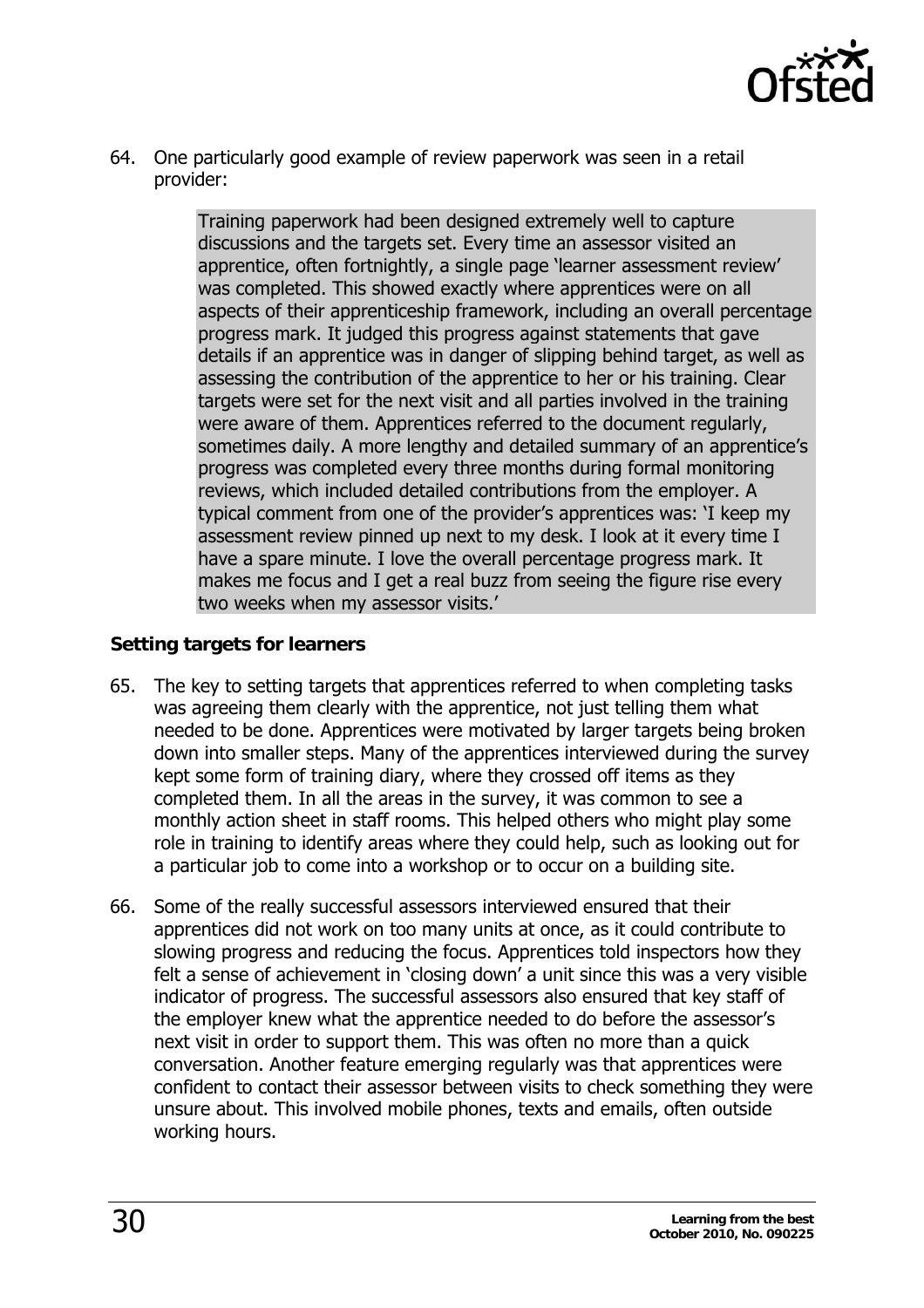

#### <span id="page-30-0"></span>**Using data to manage assessors effectively**

67. The vast majority of the providers visited where there were high timely success rates used management information systems effectively to monitor and manage apprentices' progress. Reports were generated regularly, between weekly and monthly, for managers to review assessors' productivity and progress made by apprentices. Progress reports showed what the apprentices had achieved to date, what had been achieved that month and what was still to be completed. Training managers usually met their individual assessors each month to review targets. Progress was summarised on spreadsheets. A few of them reflected progress against a traffic light system: green indicating apprentices making good progress; orange for adequate progress; and red for those falling behind and in danger of not completing on time. This visual approach clearly showed when things were going well or in danger of going wrong. Where underperformance was identified, action was taken, especially in the last few months of planned training. Action included arranging extra support, assessments or training. This is an example from care:

> In a care provider with a strong focus on timely completion, apprentices who were close to completing their apprenticeship framework were identified on a board in the main centre. Assessors and managers monitored them closely to ensure that they completed successfully. When apprentices had 12 weeks left on the programme, they were sent a reminder letter which acted as a motivator to complete. These measures helped to close the gap between timely and overall success rates. A typical comment from one of the apprentices was: 'I feel in control of my training and assessment because of the support that I get from my assessor. I should finish several weeks early.'

- 68. The benefits of collecting and using data in this way were that:
	- assessors saw exactly what every apprentice had achieved to date and what was left to be completed
	- assessors knew if an apprentice was ahead or behind her or his target completion date
	- assessors prioritised apprentices who were due to complete in a quarter and ensured that the required support was in place
	- $\blacksquare$  possible concerns were highlighted in a timely manner and were tackled before they became insoluble
	- the performance of each assessor and employer was easily seen and managed.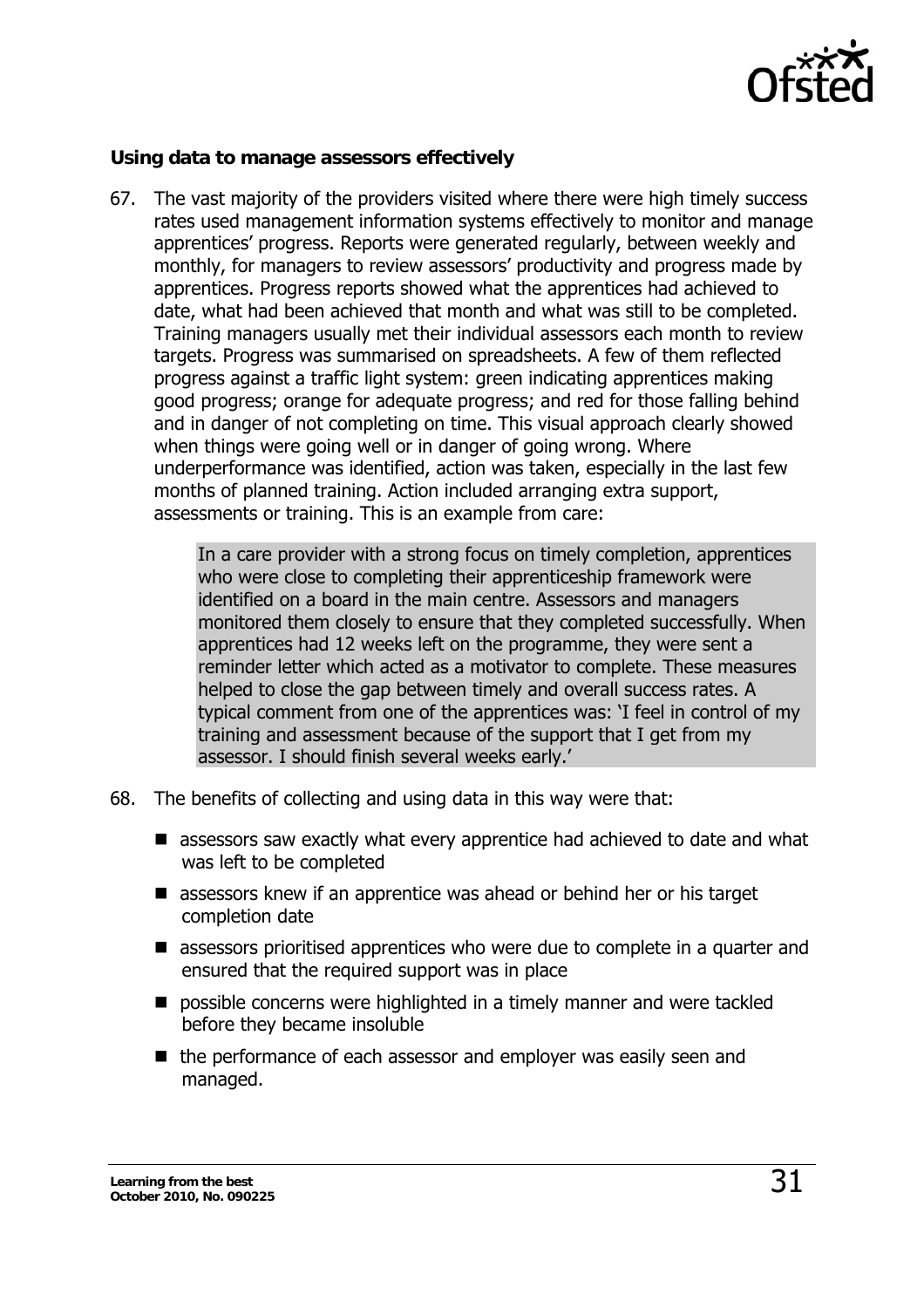

# <span id="page-31-0"></span>**Notes**

Between October 2009 and January 2010, inspectors visited 39 providers to identify the key features of successful provision in three currently underperforming vocational areas: hospitality, motor vehicle and retail; and two historically underperforming areas that have improved to the national average in recent years: care and construction. The providers visited had either been judged to be good or outstanding for their overall effectiveness at their last inspection or had a recent history of sustained improvement in success rates. The sample included traditional work-based learning providers, seven colleges of further education, a voluntary sector organisation, a consortia of providers and several large employers who managed their own training contracts. The term 'provider' is used as a generic one for the sample unless findings refer to a particular type of provider. In two cases, inspectors looked at more than one area of learning. Hospitality was inspected in eight providers, motor vehicle in nine, retail in nine, care in seven and construction in nine providers.

Inspectors held discussions with representatives from the then Learning and Skills Council, the Apprenticeship Service and sector skills councils to inform the survey. Inspectors observed theory, key skills and practical training, as well as assessments and reviews in the workplace. They sampled apprentices' portfolios of evidence, scrutinised records held on apprentices and documents related to the provision of programmes. They interviewed a range of staff, including managers, lecturers, assessors, recruitment and support staff. Visits were made to head offices of national employers and individual workplaces such as building sites, care homes, garages, restaurants and shops. Employers' staff were interviewed during visits or by telephone and email. Just over 350 learners were interviewed, either individually or in small groups.

# **Further information**

# **Publications by Ofsted**

The impact of Train to Gain on skills in employment: a review to follow up the 2007/08 survey (090033), Ofsted, 2009[;www.ofsted.gov.uk/publications/090033](http://www.ofsted.gov.uk/publications/090033).

[Implementation of 14–19 reforms, including the introduction of diplomas](http://www.ofsted.gov.uk/Ofsted-home/Publications-and-research/Browse-all-by/Documents-by-type/Thematic-reports/Implementation-of-14-19-reforms-including-the-introduction-of-Diplomas) (080267), Ofsted, 2009; [www.ofsted.gov.uk/publications/080267](http://www.ofsted.gov.uk/publications/080267).

Improving progression to sustainable unsupported employment: a review of strategies developed by Workstep providers (080258), Ofsted, 2010; [www.ofsted.gov.uk/publications/080258.](http://www.ofsted.gov.uk/publications/080258)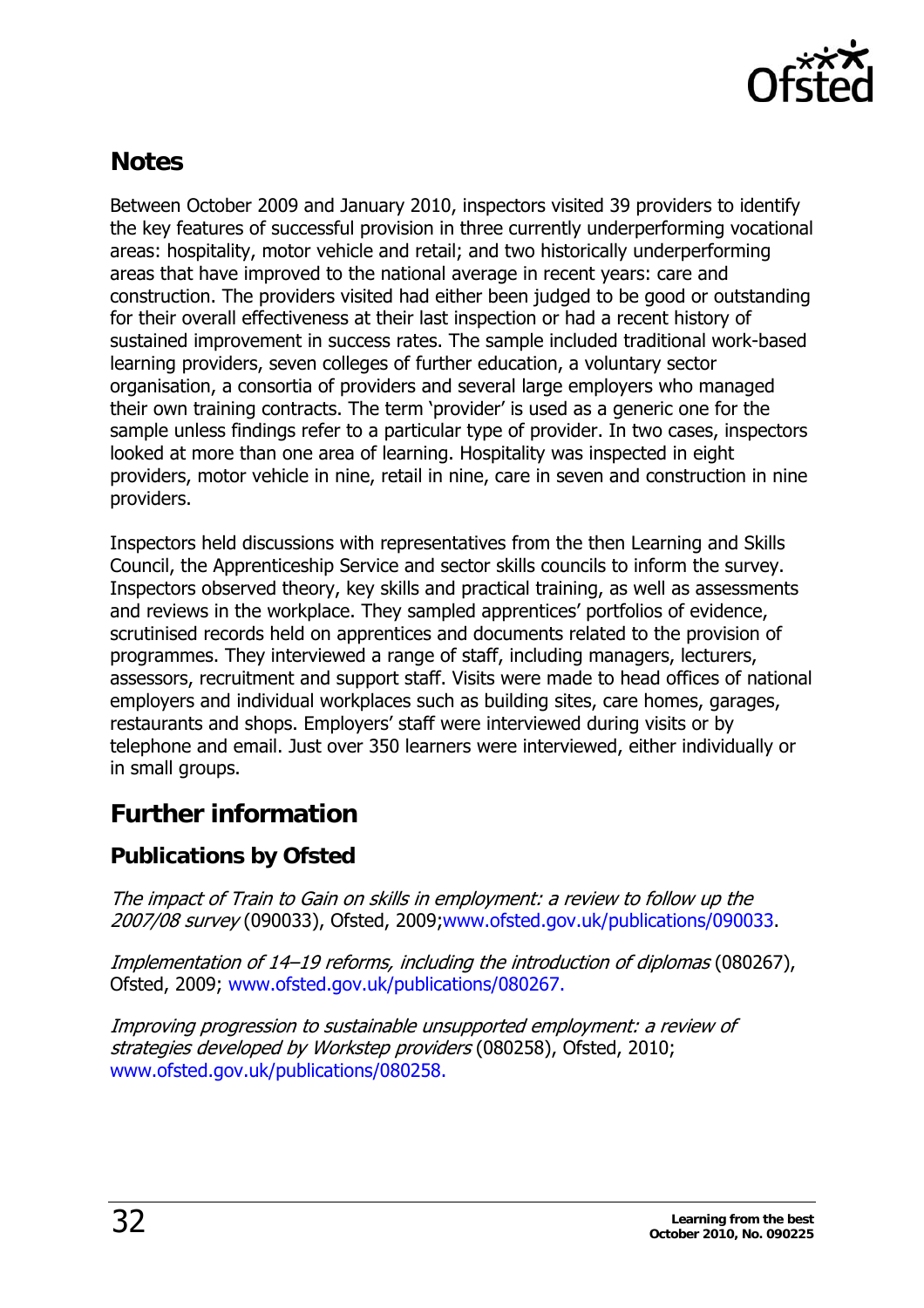

<span id="page-32-0"></span>[Reducing the numbers of young people not in education, employment or training:](http://www.ofsted.gov.uk/Ofsted-home/Publications-and-research/Browse-all-by/Documents-by-type/Thematic-reports/Reducing-the-numbers-of-young-people-not-in-education-employment-or-training-what-works-and-why/(language)/eng-GB) [what works and why](http://www.ofsted.gov.uk/Ofsted-home/Publications-and-research/Browse-all-by/Documents-by-type/Thematic-reports/Reducing-the-numbers-of-young-people-not-in-education-employment-or-training-what-works-and-why/(language)/eng-GB) (090236), Ofsted, 2010; [www.ofsted.gov.uk/publications/090236.](http://www.ofsted.gov.uk/publications/090236)

Twelve outstanding providers of work-based learning (100112), Ofsted, 2010; [www.ofsted.gov.uk/publications/100112](http://www.ofsted.gov.uk/publications/100112) 

Inspection reports of work-based learning provision can be found in 'Inspection reports' at: [www.ofsted.gov.uk](http://www.ofsted.gov.uk/publications/100112).

#### **Websites**

Information on 14 to 19 reform can be found at: [www.dcsf.gov.uk/14-19/](http://www.dcsf.gov.uk/14-19/).

Information on apprenticeships can be found at: [www.apprenticeships.org.uk/.](http://www.apprenticeships.org.uk/) [http://www.direct.gov.uk/en/educationandlearning/adultlearning/trainingandworkpla](http://www.direct.gov.uk/en/educationandlearning/adultlearning/trainingandworkplacelearning/dg_4001327) [celearning/dg\\_4001327](http://www.direct.gov.uk/en/educationandlearning/adultlearning/trainingandworkplacelearning/dg_4001327) 

Information on key skills can be found at: [www.qcda.gov.uk/6444.aspx](http://www.qcda.gov.uk/6444.aspx) 

Information on functional skills can be found at: <http://www.fssupport.org/.> [http://www.qcda.gov.uk/6062.aspx.](http://www.fssupport.org/.)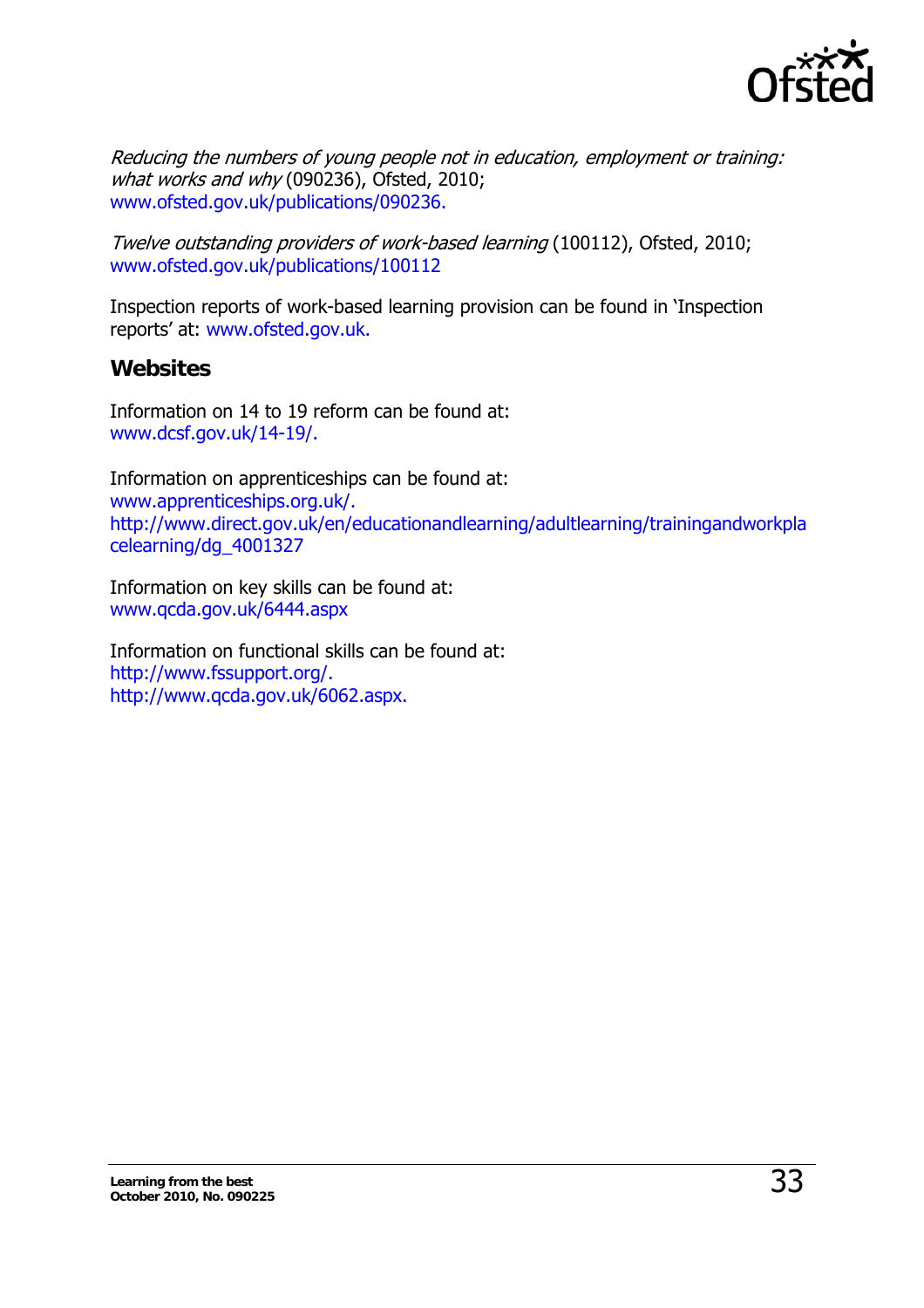

# <span id="page-33-0"></span>**Annex A: Providers visited for this survey**

Age Concern England Training British Gas Services Ltd Bromley College of Further and Higher Education CITB – Constructional Skills (North West) Compass Group UK & Ireland Crown College\* Eden Training\* Hawk Management (UK) Ltd Hospitality Training Partnership JTL Kwik-Fit (GB) Ltd Jaguar Cars Ltd & Land Rover Mid-Kent College of Higher and Further Education NG Bailey North Lancs Training Group Northampton College Orient Gold Limited Phones 4 U Limited Prospects College\* Puffins Training Limited Sainsbury's Supermarkets Ltd Smart Training and Recruitment Ltd South Devon College Tesco Stores Limited The Nova Partnership The Training and Learning Company Thurrock and Basildon College\* Total People Ltd Toyota (GB) PLC Training 2000 Ltd Training Plus Merseyside Ltd Ultra Training Valley Forge (UK) Ltd Vocational Training Services\* VT Plus Warwickshire College Weir Training Ltd Westminster Kingsway College Whitbread plc

\* These providers are individual members of the Nova Partnership, a consortium of providers in Essex.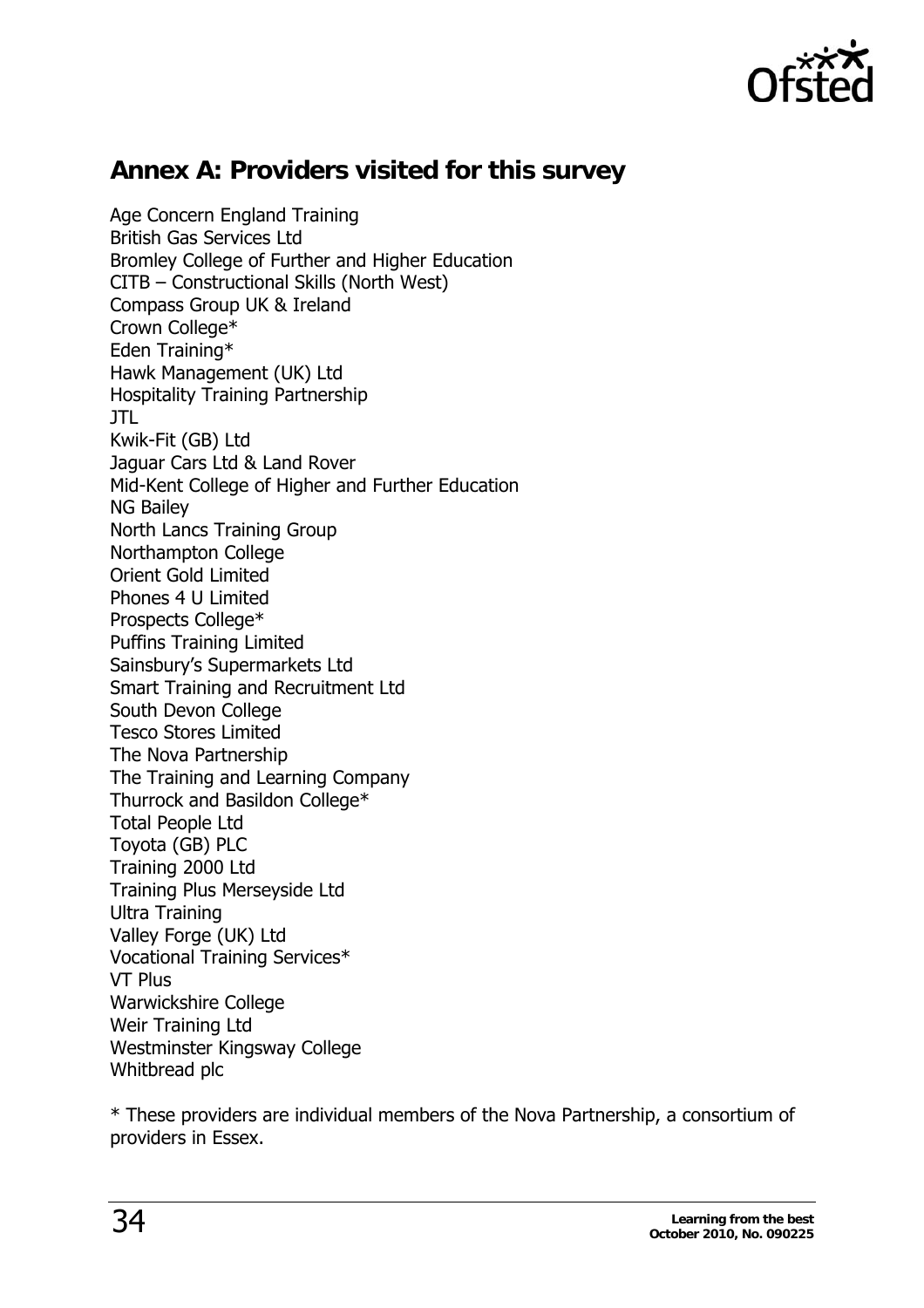

# <span id="page-34-0"></span>**Annex B: Key steps in training an apprentice**

This provides an overview of work-based learning derived from the findings of the survey visits. It is also available as a flow chart at this link: <www.ofsted.gov.uk/publications/090225>

### **Selection and recruitment**

Directly by employer/training provider; preset entry requirements may be used to screen entrants; may involve selection interviews, work tasters and trial periods. Progression from school link/Young Apprenticeship courses for 14–16-year-olds is increasingly common.

#### **Initial assessment**

Ascertains level of the apprentice on entry, identifies her or his potential to succeed with or without support, suitable level of programme and support needs. Examines job role to link to NVQ requirements, previous experience and qualifications; may include occupational aptitude testing.

### **Induction by the employer and the training provider**

The individual programme covers: employment rights and responsibilities; content and delivery of the training programme; health and safety; equality and diversity; safeguarding; assessment; internal verification; and appeals; often more than an initial block of induction.

#### **Appropriate programme chosen – individual learning plan drawn up**

An individual learning plan sets out how the apprenticeship framework will be achieved for each apprentice. It sets target dates for each NVQ unit, key skills, technical certificates and achievement of the overall framework. It helps to determine timely success; includes delivery and assessment methods, support, and additional qualifications/training opportunities. This is a 'live' document, used and updated continually throughout training so that everyone involved in training the apprentice understands her or his role.

#### **On-the-job training and assessment**

Work for employer generates assessment evidence; formal and informal training; placements within and outside the company to obtain experience and assessment evidence; mentoring by colleagues; trade shows, visits, competitions, and manufacturer training. May include learning support visits. Work-based assessment may involve staff from the provider and/or employer as assessors; extra evidence by